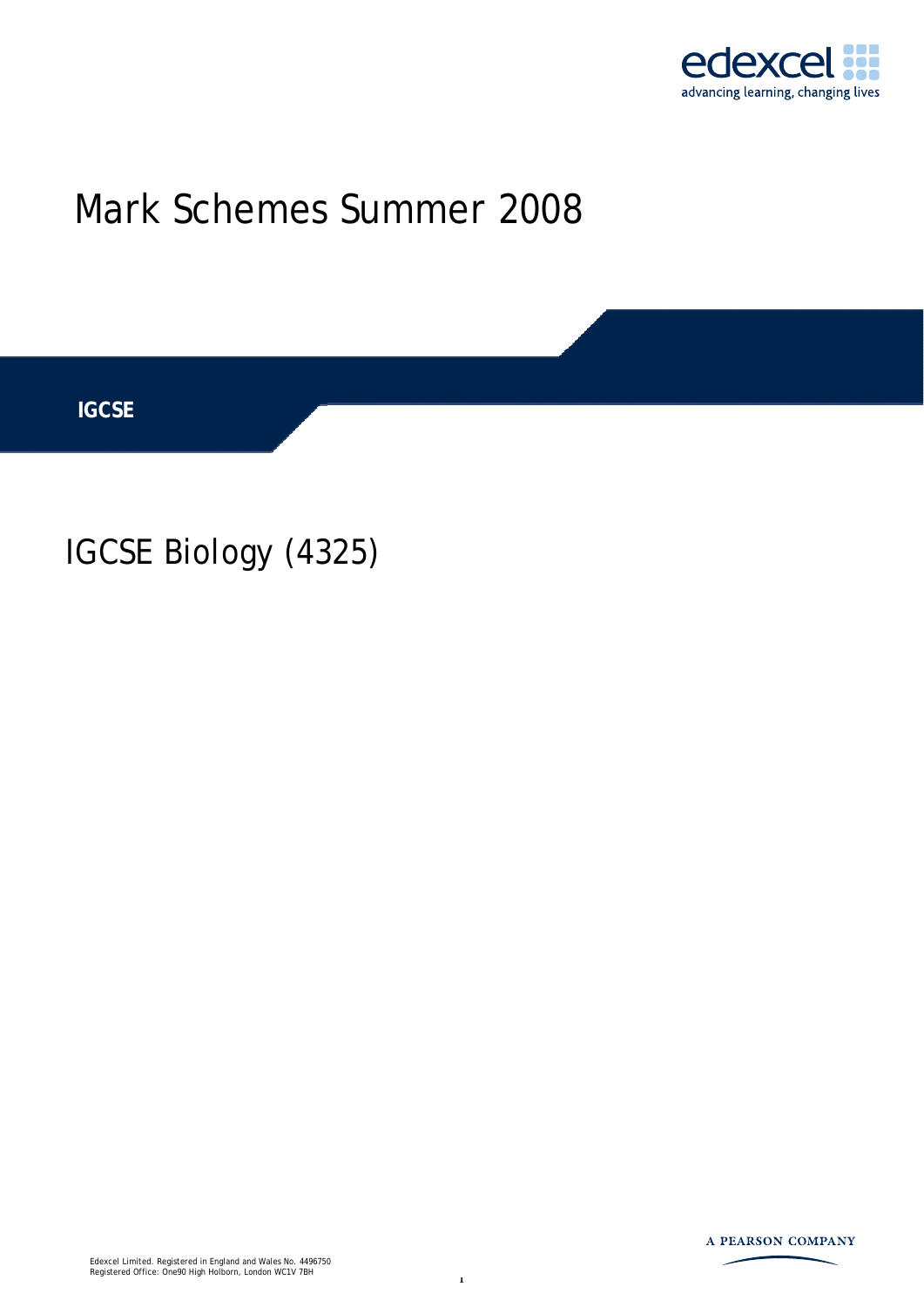Edexcel is one of the leading examining and awarding bodies in the UK and throughout the world. We provide a wide range of qualifications including academic, vocational, occupational and specific programmes for employers.

Through a network of UK and overseas offices, Edexcel's centres receive the support they need to help them deliver their education and training programmes to learners.

For further information please call our Customer Services on + 44 1204 770 696, or visit our website at www.edexcel-international.org.uk.

Summer 2008 Publications Code UG020247 All the material in this publication is copyright © Edexcel Ltd 2008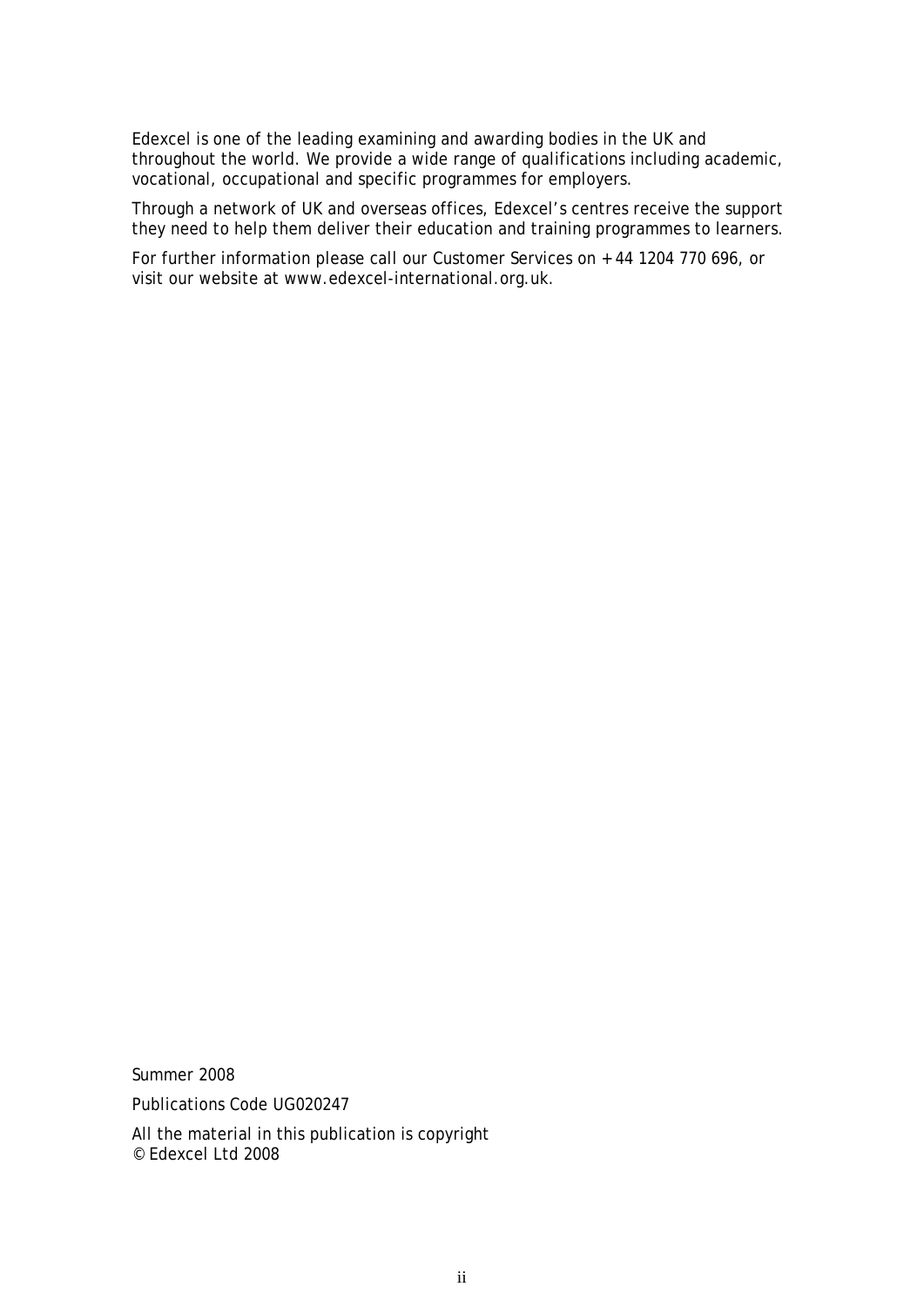# **Contents**

| 1 <sup>1</sup> | 4325-1F Mark Scheme    |    |
|----------------|------------------------|----|
|                | 2. 4325-2H Mark Scheme | 10 |
| 3.             | 4325-03 Mark Scheme    |    |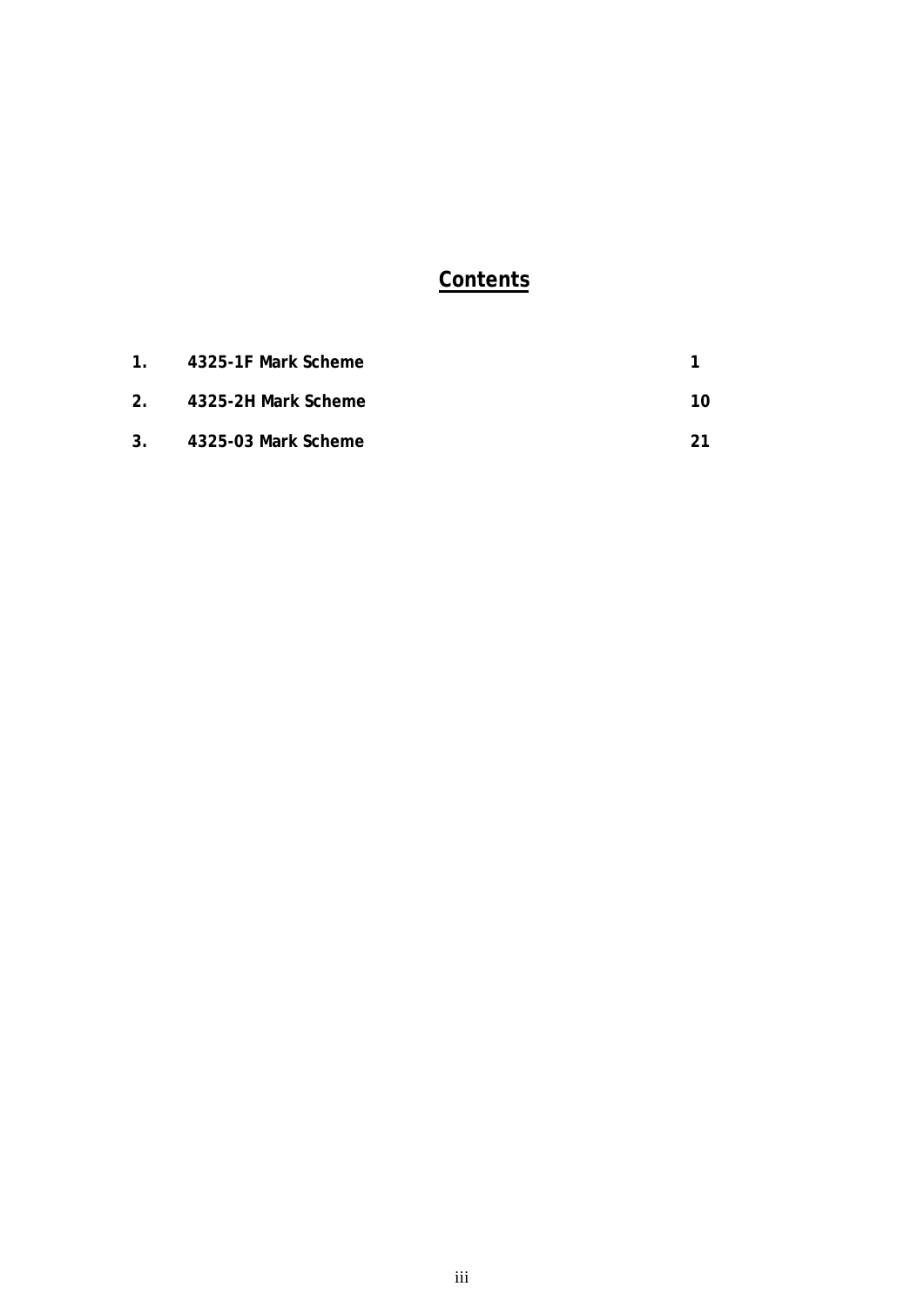## **IGCSE BIOLOGY 4325-1F MARK SCHEME**

#### **Key**

- ; indicates separate mark points<br>/ indicates alternatives
- / indicates alternatives
- eq allow for correct equivalent
- \_\_ word underlined means no alternatives allowed

| Question | <b>Correct Answer</b> | Acceptable     | Reject | Mark |
|----------|-----------------------|----------------|--------|------|
| Number   |                       | <b>Answers</b> |        |      |
| (a)      | $C$ ;                 |                |        | 1    |
| (b)      | B                     |                |        |      |
| (c)      | B;                    |                |        |      |
| (d)      | А;                    |                |        |      |
| (e)      | B                     |                |        |      |
| (f)      | D;                    |                |        |      |
| (g)      | $C$ ;                 |                |        |      |
| (h)      | D;                    |                |        |      |
| (i)      | B <sub>i</sub>        |                |        |      |
| (j)      | $C$ ;                 |                |        |      |
|          |                       |                |        |      |
|          |                       |                |        | (10) |

**(Total 10 marks)** 

| Question | <b>Correct Answer</b>       | Acceptable | Reject | Mark |
|----------|-----------------------------|------------|--------|------|
| Number   |                             | Answers    |        |      |
| (a)<br>2 | cornea;<br>A<br>B<br>lens;  |            |        |      |
|          | iris;<br>ັ<br>retina;<br>I) |            |        | 4    |

| Question      | <b>Correct Answer</b> | Acceptable   Reject | Mark |
|---------------|-----------------------|---------------------|------|
| <b>Number</b> |                       | Answers             |      |
| 2 (b)(i)      | $C /$ iris;           |                     |      |
|               |                       |                     | 74   |

| Question<br><b>Number</b> | <b>Correct Answer</b> | Acceptable   Reject<br>Answers | Mark |
|---------------------------|-----------------------|--------------------------------|------|
| 2(b)(ii)                  | $D /$ retina;         |                                |      |

| Question<br><b>Number</b> | <b>Correct Answer</b>                                                       | Acceptable<br>Answers | Reject | Mark |
|---------------------------|-----------------------------------------------------------------------------|-----------------------|--------|------|
| 3(a)                      | three boxes, one on top of the<br>other, getting smaller nearer the<br>top; |                       |        |      |
|                           | boxes labelled in correct order;                                            |                       |        |      |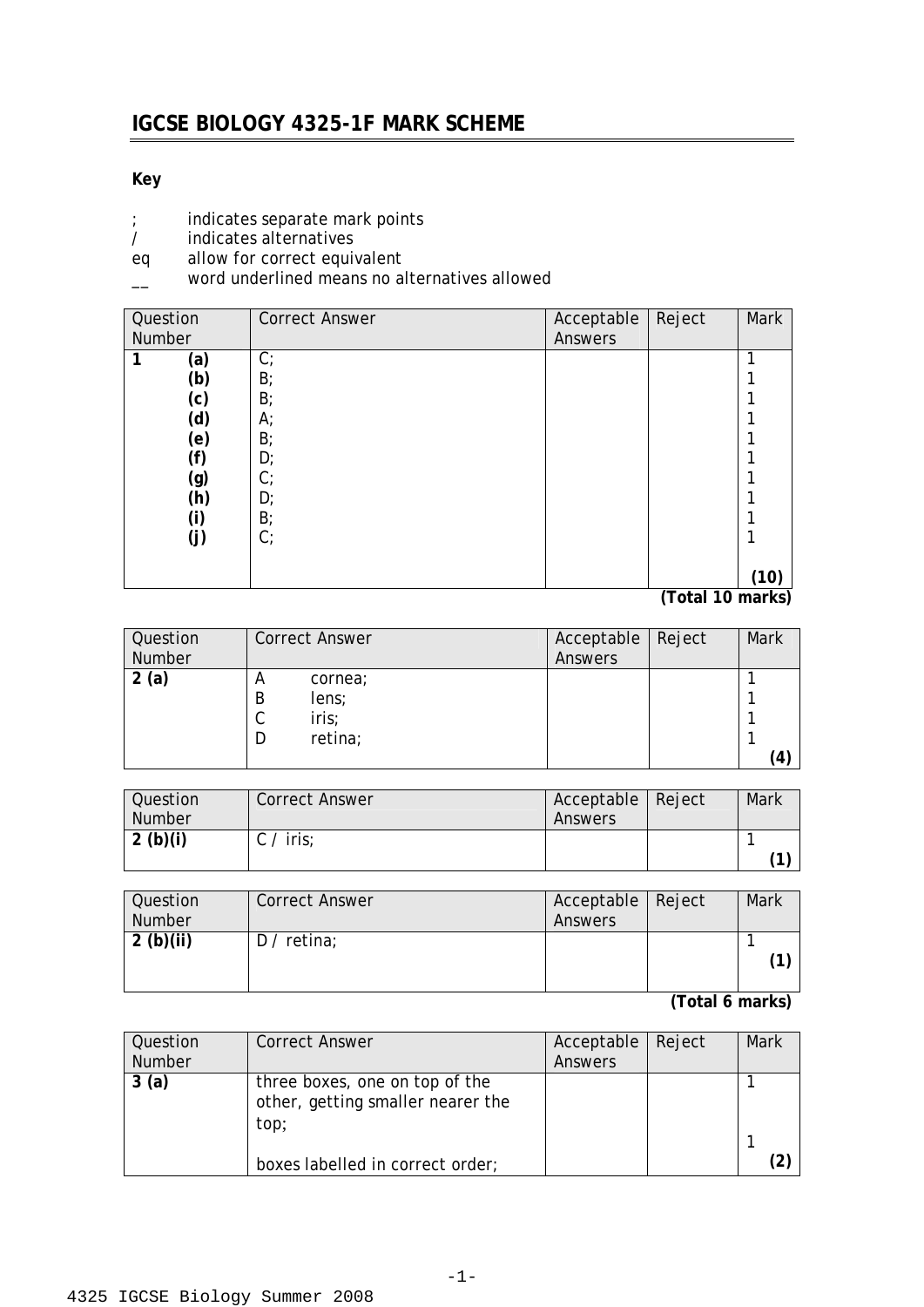| Question      | <b>Correct Answer</b> | Acceptable   Reject | Mark |
|---------------|-----------------------|---------------------|------|
| <b>Number</b> |                       | Answers             |      |
| 3(b)(i)       | Decrease / die;       |                     |      |
|               |                       |                     |      |

| Question      | <b>Correct Answer</b>         | Acceptable   Reject |                      | Mark |
|---------------|-------------------------------|---------------------|----------------------|------|
| <b>Number</b> |                               | Answers             |                      |      |
| 3(b)(ii)      | less food (for the big fish); |                     |                      |      |
|               |                               |                     | $\sim$ $\sim$ $\sim$ |      |

**(Total 4 marks)** 

| Question<br><b>Number</b> | <b>Correct Answer</b>                                | Acceptable<br>Answers | Reject | Mark |
|---------------------------|------------------------------------------------------|-----------------------|--------|------|
| 4(a)                      | condensation:<br>precipitation;<br>B<br>evaporation; |                       |        | ΄3   |

| Question<br><b>Number</b> | <b>Correct Answer</b>                                                                    | Acceptable<br>Answers | Reject | <b>Mark</b> |
|---------------------------|------------------------------------------------------------------------------------------|-----------------------|--------|-------------|
| 4(b)                      | roots absorb;<br>osmosis;<br>leaves lose;<br>transpiration / evaporation /<br>diffusion; |                       |        | Max<br>(2)  |

**(Total 5 marks)** 

| Question<br><b>Number</b> | <b>Correct Answer</b>                       | Acceptable   Reject<br><b>Answers</b> | Mark |
|---------------------------|---------------------------------------------|---------------------------------------|------|
| 5(a)                      | line to trachea (below larnyx);<br>Accept T |                                       |      |

| Question<br><b>Number</b> | <b>Correct Answer</b>                              | Acceptable Reject<br>Answers | Mark |
|---------------------------|----------------------------------------------------|------------------------------|------|
| 5(b)                      | cartilage;<br>ribs;<br>alveoli / air sacs / lungs; |                              | (ვ   |

| Question<br><b>Number</b> | <b>Correct Answer</b>                                                                                                              | Acceptable<br>Answers | Reject | <b>Mark</b> |
|---------------------------|------------------------------------------------------------------------------------------------------------------------------------|-----------------------|--------|-------------|
| 5(c)                      | muscle;<br>contract;<br>flattens / moves down / eq;<br>volume (of thorax) increases;<br>pressure (inside the thorax)<br>decreases; |                       |        | Max 3       |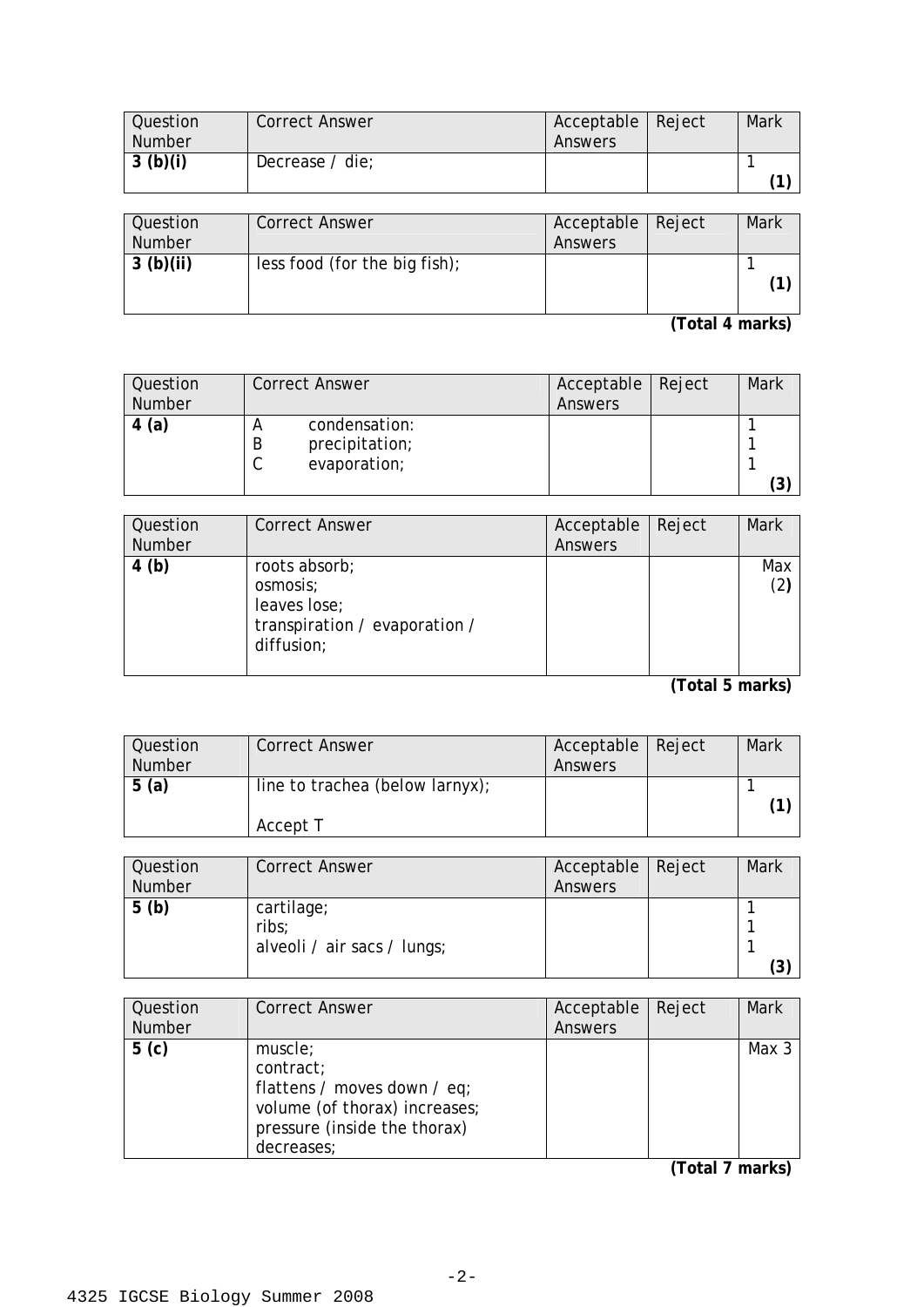| <b>Question</b><br><b>Number</b> | <b>Correct Answer</b> | Acceptable   Reject<br>Answers | Mark |
|----------------------------------|-----------------------|--------------------------------|------|
| 6(a)                             | beaker B;             |                                | (1)  |

| <b>Question</b><br>Number | <b>Correct Answer</b>                                            | Acceptable   Reject<br>Answers | Mark |
|---------------------------|------------------------------------------------------------------|--------------------------------|------|
| 6(b)                      | ◡                                                                |                                |      |
|                           | less gas / less photosynthesis /<br>slower enzyme activity / eq; |                                |      |

| Question<br><b>Number</b> | <b>Correct Answer</b>                                                                                                                                                                                          | Acceptable<br>Answers | Reject | <b>Mark</b> |
|---------------------------|----------------------------------------------------------------------------------------------------------------------------------------------------------------------------------------------------------------|-----------------------|--------|-------------|
| 6 <sub>(c)</sub>          | type of plant / species of plant /<br>eq;<br>size / mass / amount / surface area<br>of plant $\ell$ eq;<br>type of water;<br>pH of water / eq;<br>$CO2$ in water / eq;<br>amount of chlorophyll / eq;<br>time: |                       |        | Max 2       |

| Question<br><b>Number</b> | <b>Correct Answer</b>                                                                                                      | Acceptable | Reject | <b>Mark</b> |
|---------------------------|----------------------------------------------------------------------------------------------------------------------------|------------|--------|-------------|
|                           |                                                                                                                            | Answers    |        |             |
| 7 (a)                     | prevent <i>Lactobacillus</i> being<br>killed/prevent Lactobacillus<br>enzymes being denatured /<br>Lactobacillus can work; |            |        |             |

| Question<br>l Number | <b>Correct Answer</b> | Acceptable   Reject<br>Answers | Mark |
|----------------------|-----------------------|--------------------------------|------|
| 7 (b)(i)             | pH decreases / eq;    |                                |      |

| Question<br>Number | <b>Correct Answer</b>                                                                                                                                                                                    | Acceptable<br>Answers | Reject | <b>Mark</b> |
|--------------------|----------------------------------------------------------------------------------------------------------------------------------------------------------------------------------------------------------|-----------------------|--------|-------------|
| 7(b)(ii)           | pH (continues to) decrease;<br>acid / lactic acid formed;<br>lactose / sugar;<br>Lactobacillus increase / eq;<br>texture change / coagulate protein<br>/ thicken / eq;<br>taste change / goes sour / eq; |                       |        | Max 3       |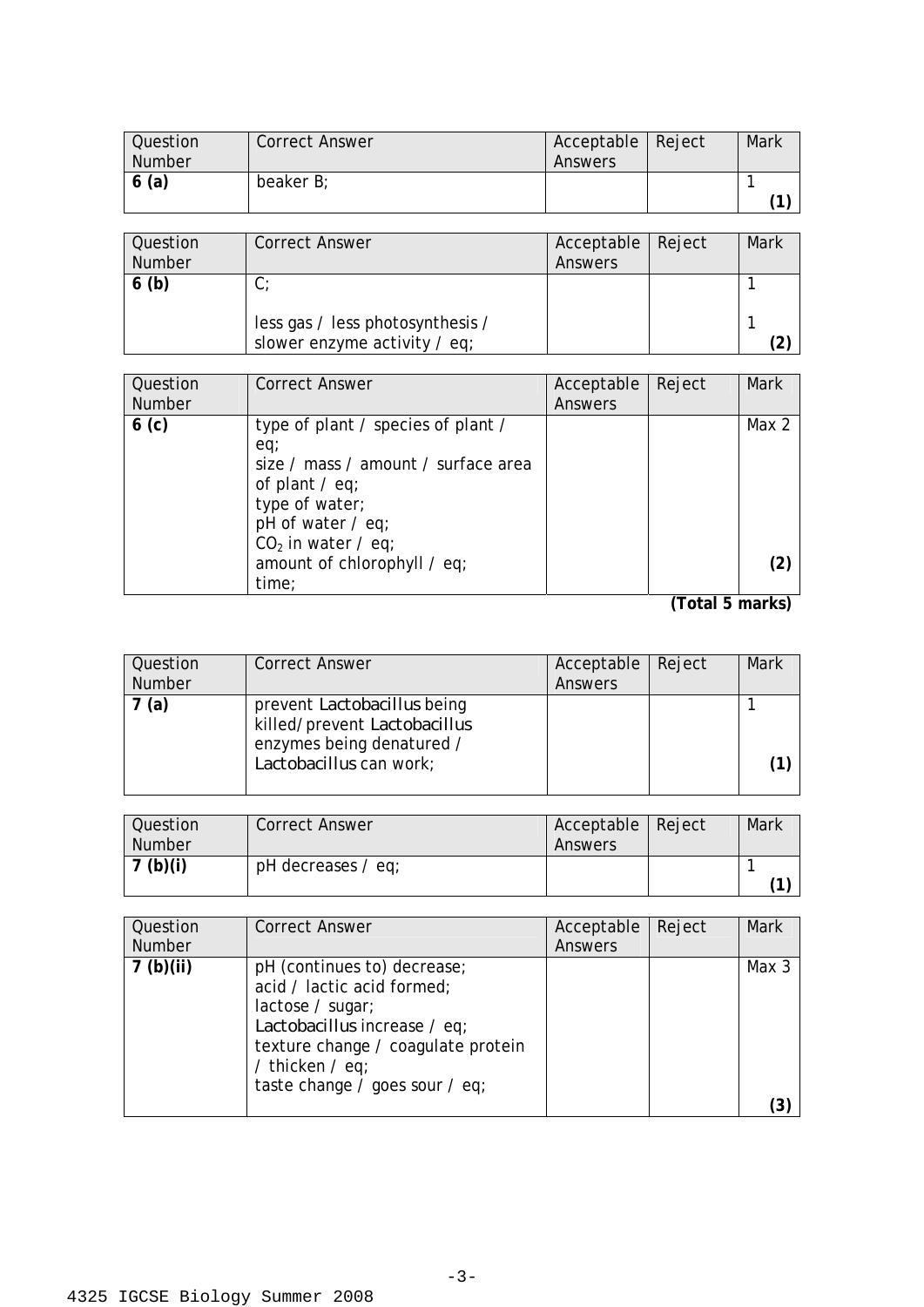| Question         | <b>Correct Answer</b>          | Acceptable   Reject | Mark  |
|------------------|--------------------------------|---------------------|-------|
| <b>Number</b>    |                                | Answers             |       |
| 7 <sub>(c)</sub> | (other) bacteria not killed;   |                     | Max 2 |
|                  | (other) substances made / eq;  |                     |       |
|                  | sour $\prime$ bad :            |                     |       |
|                  | Lactobacillus can't work / eq; |                     |       |

**(Total 7 marks)** 

| Question<br><b>Number</b> | <b>Correct Answer</b>                | Acceptable   Reject<br>Answers | Mark |
|---------------------------|--------------------------------------|--------------------------------|------|
| 8(a)                      | urea /water / salts;<br>Accept urine |                                |      |

| Question | <b>Correct Answer</b>                                                                     | Acceptable   Reject | Mark |
|----------|-------------------------------------------------------------------------------------------|---------------------|------|
| Number   |                                                                                           | Answers             |      |
| 8(b)     | large (molecule);<br>qualified e.g. long chains / not<br>filtered / does not pass through |                     |      |
|          | membrane;                                                                                 |                     | (2   |

| Question<br><b>Number</b> | <b>Correct Answer</b>                                                             | Acceptable<br>Answers | Reject | Mark  |
|---------------------------|-----------------------------------------------------------------------------------|-----------------------|--------|-------|
| 8 <sub>(c)</sub>          | reabsorbed;<br>into blood;<br>active uptake;<br>correct description of diabetes;; |                       |        | Max 2 |

| Question      | <b>Correct Answer</b> | Acceptable   Reject | Mark |
|---------------|-----------------------|---------------------|------|
| <b>Number</b> |                       | Answers             |      |
| 8(d)          | more concentrated;    |                     |      |
|               |                       |                     |      |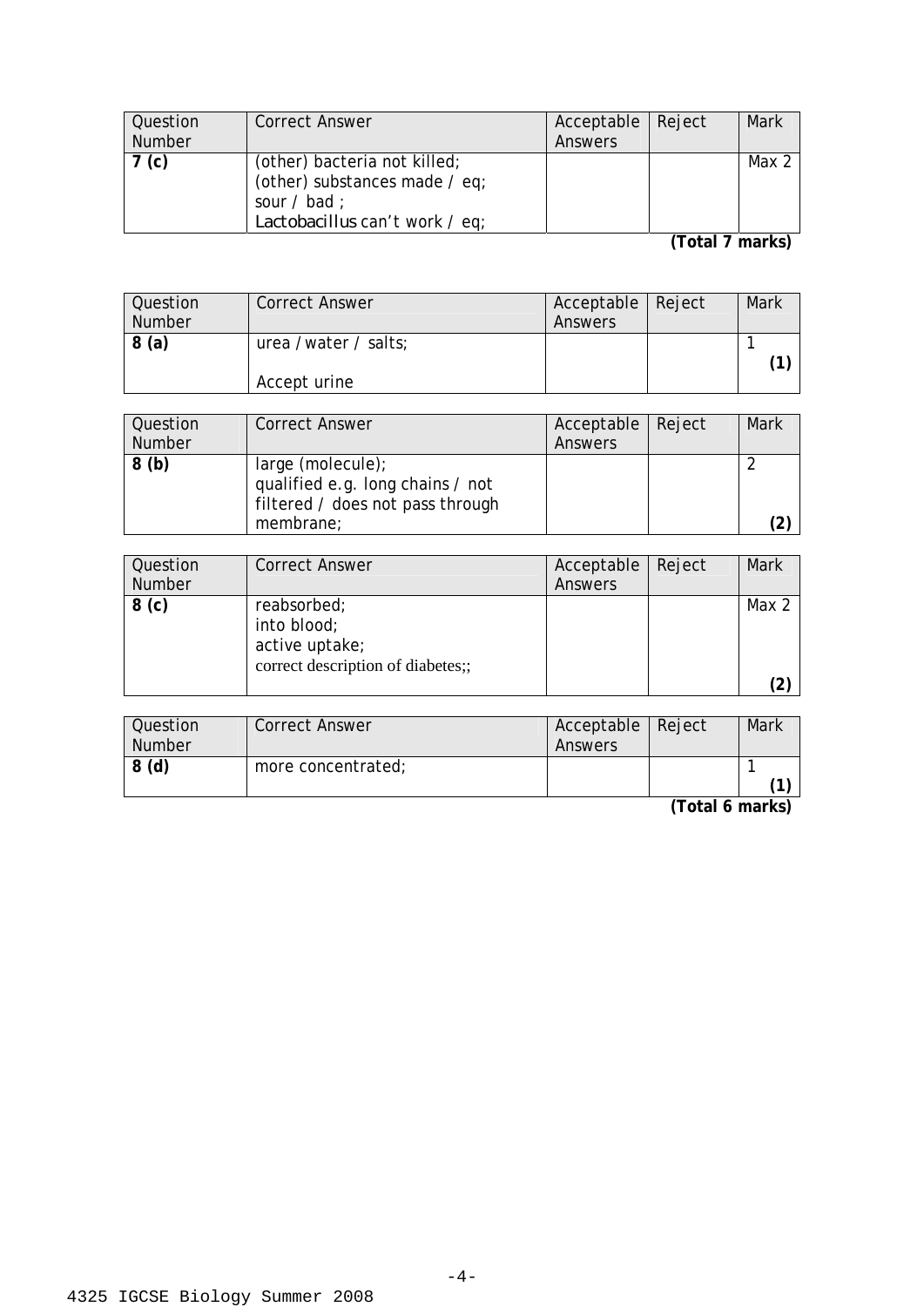| Question      | <b>Correct Answer</b> |               |               | Acceptable     | Reject               | Mark |
|---------------|-----------------------|---------------|---------------|----------------|----------------------|------|
| <b>Number</b> |                       |               |               | <b>Answers</b> |                      |      |
| 9             |                       |               |               |                |                      |      |
|               | Type of               | Example       | Multicellular |                |                      |      |
|               | organism              |               |               |                |                      |      |
|               | plants                | maize $/$ eq; | YES           |                |                      |      |
|               | animals               | human $/$ eq; | YES;          |                |                      |      |
|               | bacteria              | Lactobacillus | NO;           |                |                      |      |
|               | viruses               | influenza /   | NO.           |                |                      |      |
|               |                       | HIV / AIDS /  |               |                |                      |      |
|               |                       | TMV $/$ eq;   |               |                |                      |      |
|               |                       |               |               |                |                      |      |
|               |                       |               |               |                |                      |      |
|               |                       |               |               |                | $\sim$ $\sim$ $\sim$ | (5)  |

**(Total 5 marks)** 

| <b>Question</b><br><b>Number</b> | <b>Correct Answer</b>                                                                                                                                           | Acceptable<br>Answers | Reject | <b>Mark</b>  |
|----------------------------------|-----------------------------------------------------------------------------------------------------------------------------------------------------------------|-----------------------|--------|--------------|
| 10(a)                            | access / transport / travel /<br>communication;<br>trees for a purpose / construction /<br>manufacture / logging / eq;<br>trees for fuel;<br>farming / $minq$ ; |                       |        | Max 2<br>(2) |

| Question          | <b>Correct Answer</b>                                                                                                                                                                                                                                                               | Acceptable | Reject | Mark  |
|-------------------|-------------------------------------------------------------------------------------------------------------------------------------------------------------------------------------------------------------------------------------------------------------------------------------|------------|--------|-------|
| Number            |                                                                                                                                                                                                                                                                                     | Answers    |        |       |
| 10 <sub>(b)</sub> | loss of habitat / food;<br>loss of numbers / death / extinction<br>/ loss of genes / migration / loss of<br>species $/$ eq;<br>less photosynthesis;<br>global warming / greenhouse effect /<br>ref to $CO2$ in air;<br>soil erosion idea / leaching;<br>flooding / eutrophication / |            |        | Max 4 |
|                   | desertification / lack of minerals /<br>eq;<br>less transpiration;<br>less rainfall;                                                                                                                                                                                                |            |        | (4)   |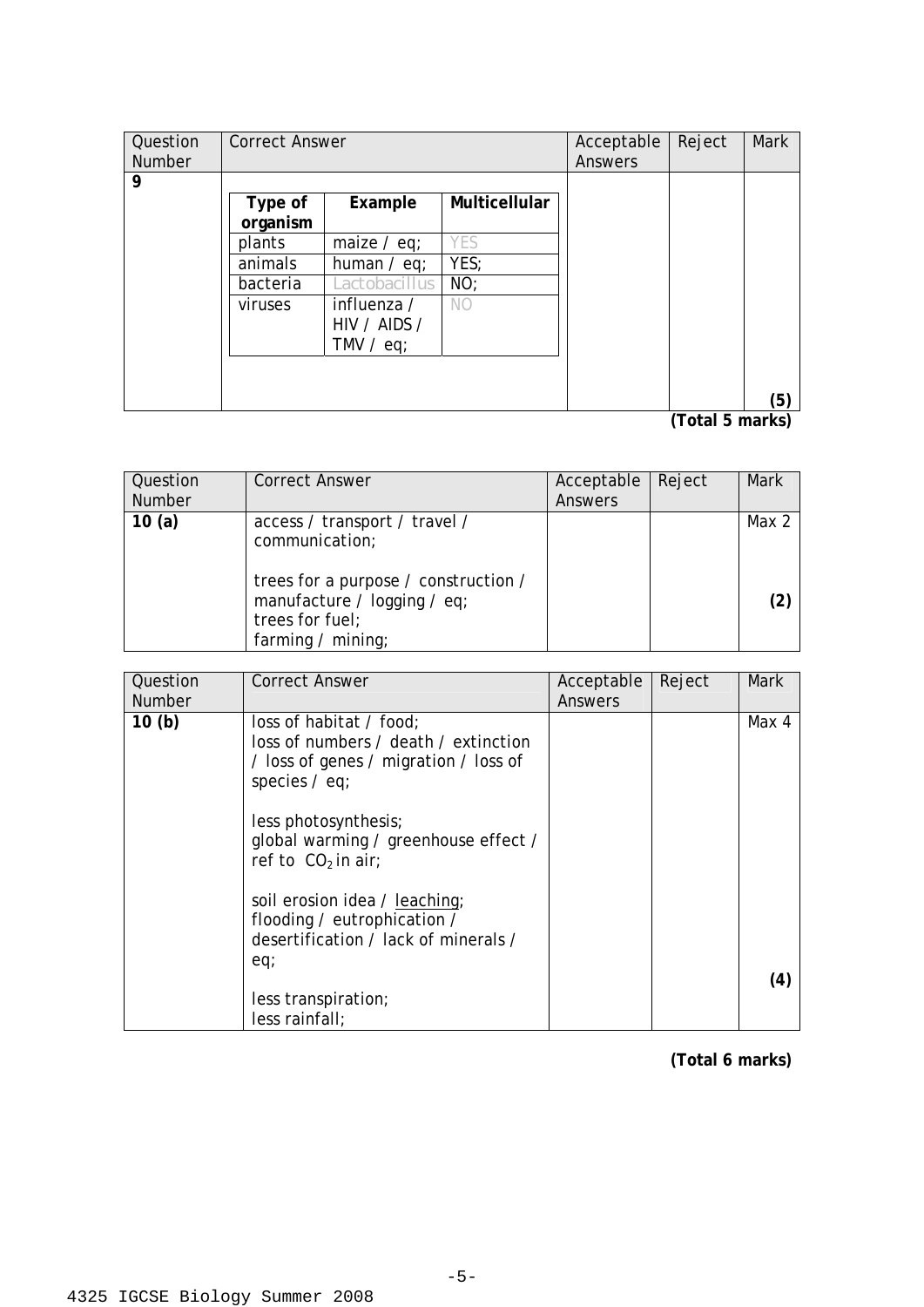| Question      | <b>Correct Answer</b>         | Acceptable   Reject | Mark |
|---------------|-------------------------------|---------------------|------|
| <b>Number</b> |                               | Answers             |      |
| 11 $(a)(i)$   | anther / stamen / pollen sac; |                     |      |
|               |                               |                     |      |
|               |                               |                     |      |

| Question<br>Number | <b>Correct Answer</b>                      | Acceptable   Reject<br>Answers | Mark |
|--------------------|--------------------------------------------|--------------------------------|------|
| 11 $(a)(ii)$       | drawn to anther only (not to<br>filament); |                                |      |

| Question<br><b>Number</b> | <b>Correct Answer</b>    | Acceptable   Reject<br>Answers | Mark |
|---------------------------|--------------------------|--------------------------------|------|
| 11 $(a)(iii)$             | pollen;                  |                                |      |
|                           | from anther/P to stigma; |                                |      |

| Question          | <b>Correct Answer</b> | Acceptable   Reject |              | Mark |
|-------------------|-----------------------|---------------------|--------------|------|
| Number            |                       | Answers             |              |      |
| 11 <sub>(b)</sub> | light / $gravity$ ;   | sun,                | phototropism |      |
|                   |                       | sunlight;           | geotropism   |      |

| Question<br><b>Number</b> | <b>Correct Answer</b>                                                                                     | Acceptable Reject<br>Answers | <b>Mark</b> |
|---------------------------|-----------------------------------------------------------------------------------------------------------|------------------------------|-------------|
| 11 $(c)(i)$               | carbon dioxide + water; (or<br>opposite)<br>glucose + oxygen; (or opposite)<br>Ignore light / chlorophyll | chemical<br>symbols;;        | (2)         |

| Question<br><b>Number</b> | <b>Correct Answer</b>                                                        | Acceptable   Reject<br>Answers |                           | Mark         |
|---------------------------|------------------------------------------------------------------------------|--------------------------------|---------------------------|--------------|
| 11 $(c)(ii)$              | thin;<br>large surface area;<br>stomata;<br>air spaces / spongy (mesophyll); |                                | pores /<br>quard<br>cells | Max 2<br>(2) |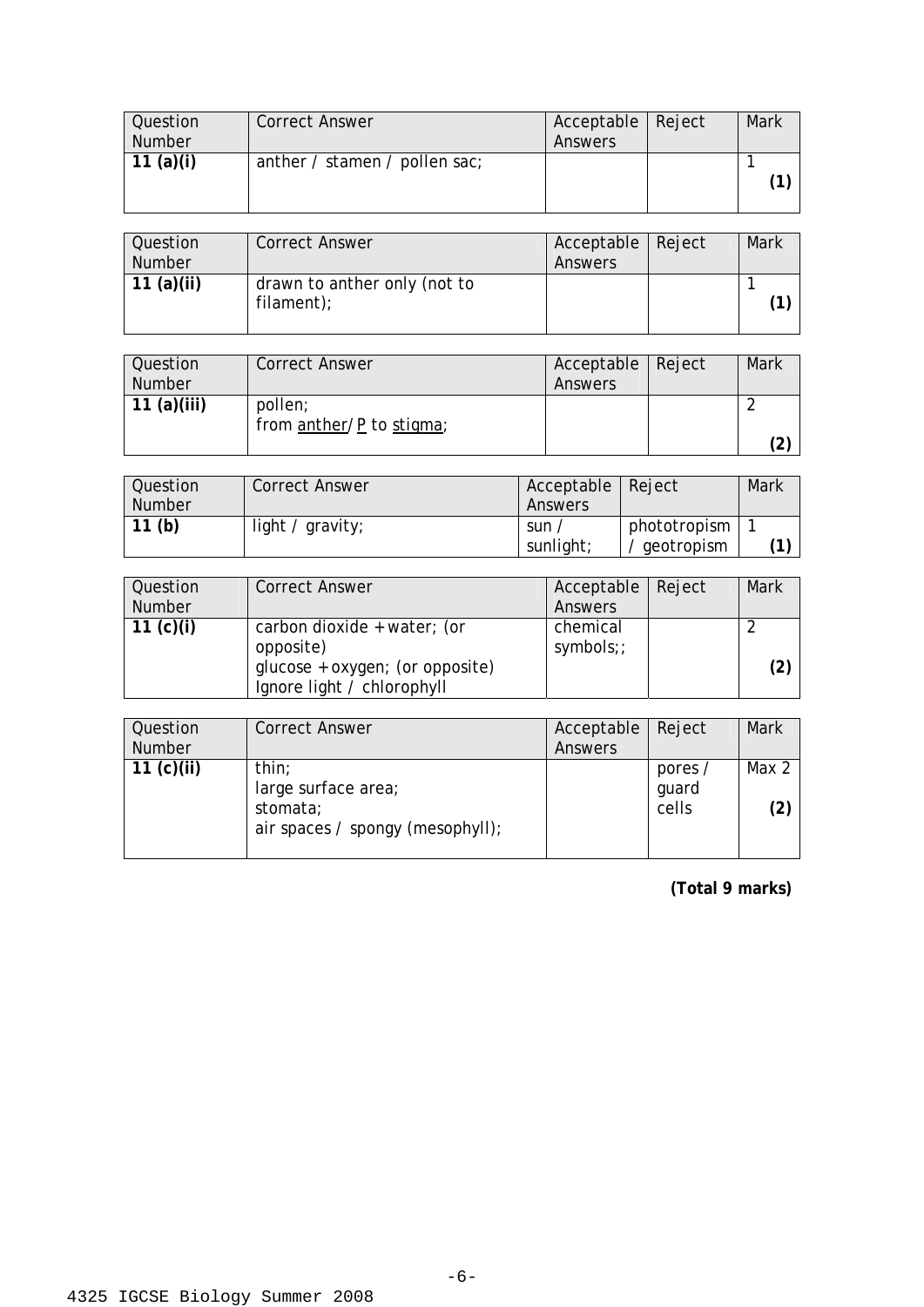| Question      | <b>Correct Answer</b>                                                       | Acceptable | Reject | Mark  |
|---------------|-----------------------------------------------------------------------------|------------|--------|-------|
| <b>Number</b> |                                                                             | Answers    |        |       |
| 12 $(a)$      | heart rate increases;<br>until 50 mins $/$ 124;<br>then levels off / falls; |            |        | Max 2 |
|               |                                                                             |            |        | 2     |

| Question<br><b>Number</b> | <b>Correct Answer</b> | Acceptable<br>Answers | Reject | Mark |
|---------------------------|-----------------------|-----------------------|--------|------|
| 12(b)                     | adrenaline;           |                       |        |      |

| Question<br><b>Number</b> | <b>Correct Answer</b>                                                                                                                 | Acceptable   Reject<br>Answers | Mark |
|---------------------------|---------------------------------------------------------------------------------------------------------------------------------------|--------------------------------|------|
| 12 $(c)$                  | higher heart rate / higher rate<br>sooner $/$ eq;<br>nicotine / narrows arteries /<br>releases adrenaline / raises blood<br>pressure; |                                | (2)  |

| Question<br><b>Number</b> | <b>Correct Answer</b>                                                           | Acceptable   Reject<br>Answers | Mark |
|---------------------------|---------------------------------------------------------------------------------|--------------------------------|------|
| 12 <sub>(d)</sub>         | breathing / respiratory / nervous /<br>reproductive / digestive /<br>endocrine; |                                |      |

# **(Total 6 marks)**

| Question<br><b>Number</b> | <b>Correct Answer</b>                                                                                                                   | Acceptable<br>Answers | Reject | Mark  |
|---------------------------|-----------------------------------------------------------------------------------------------------------------------------------------|-----------------------|--------|-------|
| 13                        | mouth / saliva;<br>mechanical digestion / chewing /<br>mastication $/$ eq;<br>amylase; ONCE Ignore carbohydrase<br>(starch to) maltose; |                       |        | Max 6 |
|                           | pancreas / pancreatic juice / eq;<br>small intestine / duodenum / ileum;<br>starch/maltose to glucose;<br>maltase;                      |                       |        | (6)   |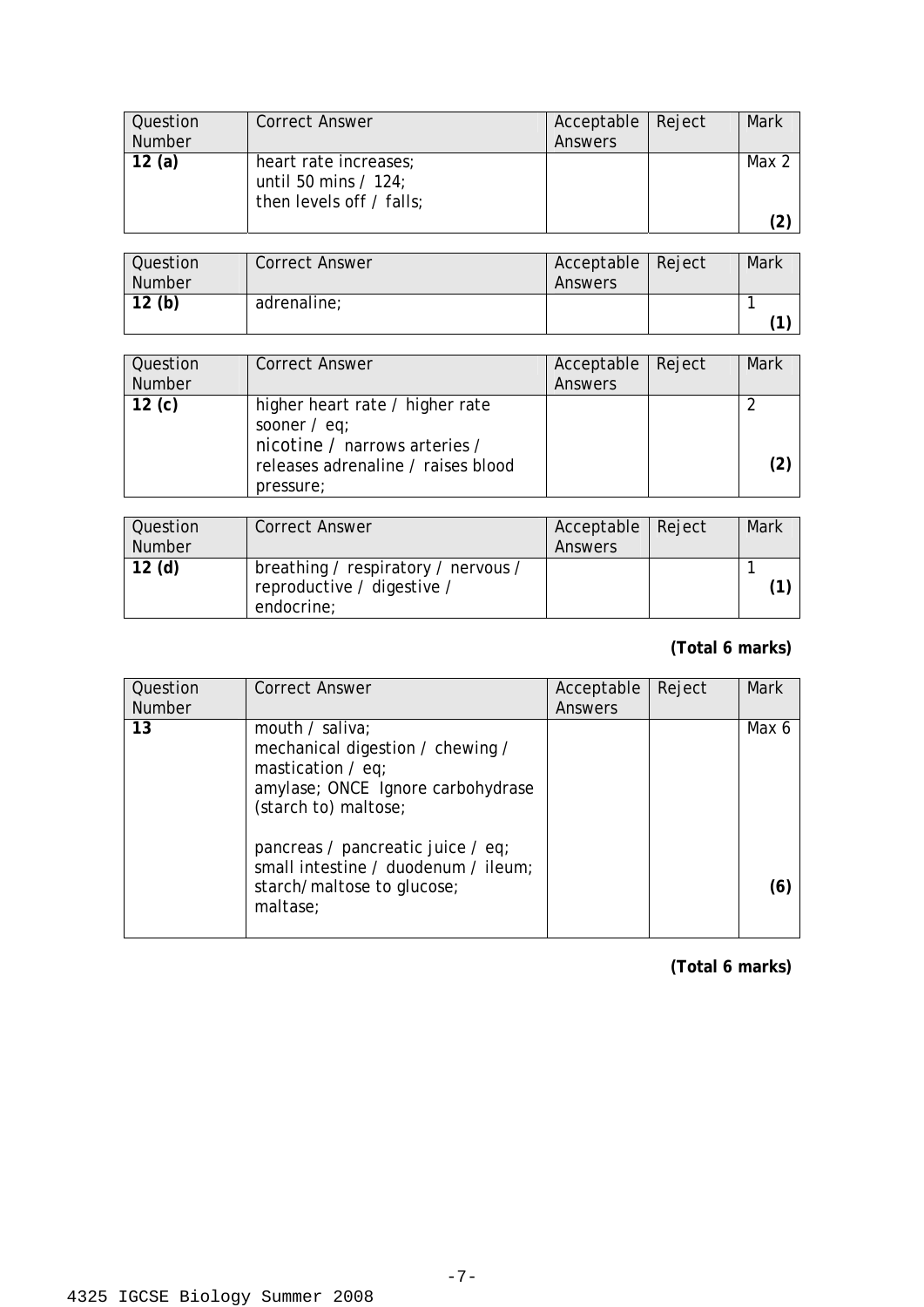| Question | <b>Correct Answer</b>                                                                                         | Acceptable | Reject | <b>Mark</b> |
|----------|---------------------------------------------------------------------------------------------------------------|------------|--------|-------------|
| Number   |                                                                                                               | Answers    |        |             |
| 14       | vena cava;<br>atrium / auricle;<br>$l$ ung;<br>valves;<br>aorta;<br>hepatic;<br>glucose / sugar;<br>glycogen; |            |        | 8<br>(8)    |

## **(Total 8 marks)**

| Question<br><b>Number</b> | <b>Correct Answer</b>                                     |                  | Acceptable<br>Answers | Reject | <b>Mark</b> |
|---------------------------|-----------------------------------------------------------|------------------|-----------------------|--------|-------------|
| 15 $(a)$                  | Step                                                      | Order of<br>step | all $4 = 3$ ;;;       |        | Max 3       |
|                           | repeat crosses for<br>several generations                 | 4                | 2 correct $=$<br>2:   |        |             |
|                           | cross parent plants to<br>produce more offspring          | $\overline{2}$   | 1 correct $=$<br>1;   |        |             |
|                           | identify parent plants<br>with desired<br>characteristics |                  |                       |        |             |
|                           | select offspring with<br>desired characteristics          | 3                |                       |        | (3)         |

| Question      | <b>Correct Answer</b>                                                                                | Acceptable   Reject | Mark  |
|---------------|------------------------------------------------------------------------------------------------------|---------------------|-------|
| <b>Number</b> |                                                                                                      | Answers             |       |
| 15(b)         | large numbers;<br>quickly produced;<br>identical / all have desired<br>characteristic / cloned / eq; |                     | Max 2 |
|               |                                                                                                      |                     |       |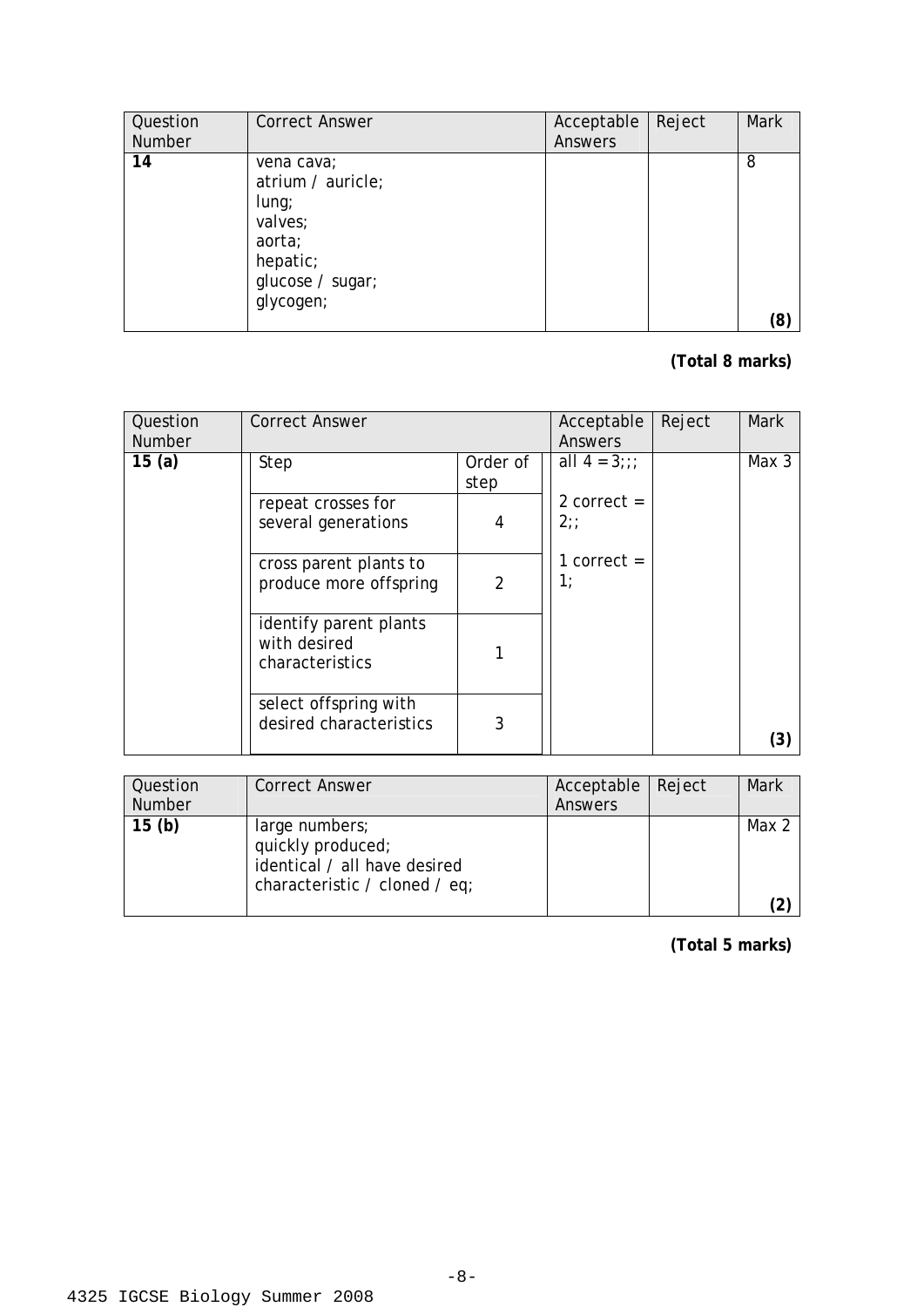| Question | <b>Correct Answer</b> | Acceptable | Reject | Mark |
|----------|-----------------------|------------|--------|------|
| Number   |                       | Answers    |        |      |
| 16(a)    | magnesium;            | Mg         |        |      |
|          |                       |            |        | 74   |

| Question<br>Number | <b>Correct Answer</b>                                                          | Acceptable   Reject<br>Answers | Mark |
|--------------------|--------------------------------------------------------------------------------|--------------------------------|------|
| 16(b)              | $3.6 / 5.4 \times 100 = 66.7$ ;; Accept<br>66.67 / 66.6666etc<br>one for $3.6$ | 66 and two<br>thirds;          |      |

| Question<br><b>Number</b> | <b>Correct Answer</b>                                                                                           | Acceptable<br>Answers | Reject | Mark |
|---------------------------|-----------------------------------------------------------------------------------------------------------------|-----------------------|--------|------|
| 16 <sub>(c)</sub>         | all / extra / increase / more<br>mineral ions / more named mineral<br>/ correct amount / eq;<br>use or purpose; | nutrients             |        |      |

**(Total 5 marks)** 

**PAPER TOTAL 100 MARKS**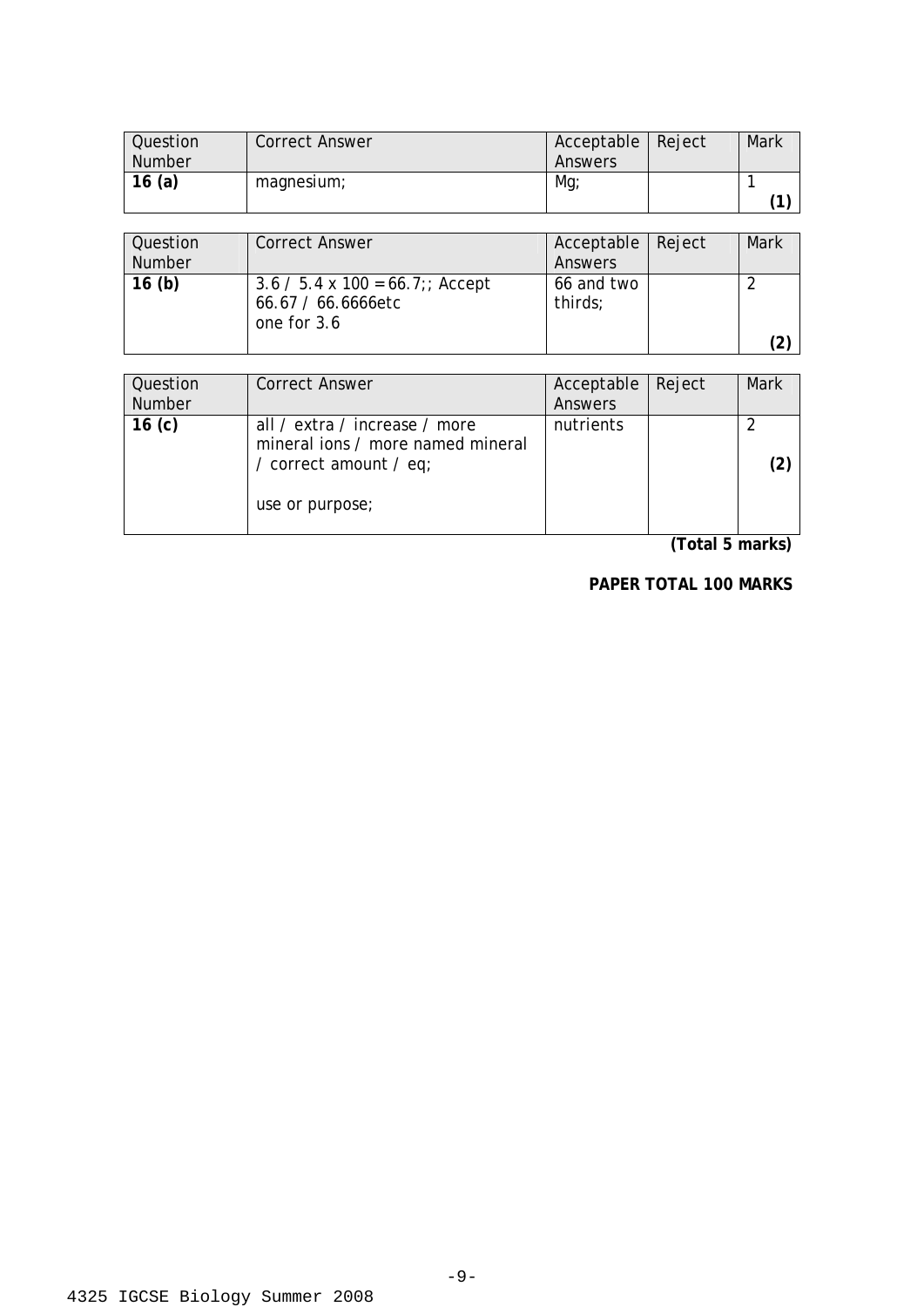# **Key**

- ; indicates separate mark points<br>/ indicates alternatives
- / indicates alternatives
- eq allow for correct equivalent

\_\_ word underlined means no alternatives allowed

| Question<br><b>Number</b> | <b>Correct Answer</b> |                                            | Acceptable<br>Answers | Reject | <b>Mark</b> |     |
|---------------------------|-----------------------|--------------------------------------------|-----------------------|--------|-------------|-----|
|                           |                       |                                            |                       |        |             |     |
|                           |                       |                                            |                       |        |             |     |
|                           | Type of               | Example                                    | Multicellular         |        |             |     |
|                           | organism              |                                            |                       |        |             |     |
|                           | plants                | maize $/$ eq;                              | YES                   |        |             |     |
|                           | animals               | human $/$ eq;                              | YES;                  |        |             |     |
|                           | bacteria              | Lactobacillus                              | NO;                   |        |             |     |
|                           | viruses               | influenza /<br>HIV / AIDS /<br>TMV $/$ eq; | NO                    |        |             |     |
|                           |                       |                                            |                       |        |             | (5) |

**<sup>(</sup>Total 5 marks)** 

| Question<br><b>Number</b> | <b>Correct Answer</b>                                                                                                                                          | Acceptable<br>Answers | Reject | <b>Mark</b>                |
|---------------------------|----------------------------------------------------------------------------------------------------------------------------------------------------------------|-----------------------|--------|----------------------------|
| 2(a)                      | access / transport / travel /<br>communication;<br>trees for a purpose / construction /<br>manufacture / logging / eq;<br>trees for fuel;<br>farming / mining; |                       |        | Max 2<br>$\left( 2\right)$ |

| Question<br><b>Number</b> | <b>Correct Answer</b>                                                                                                       | Acceptable<br>Answers | Reject | <b>Mark</b> |
|---------------------------|-----------------------------------------------------------------------------------------------------------------------------|-----------------------|--------|-------------|
| 2(b)                      | loss of habitat / food;<br>loss of numbers / death / extinction<br>/ loss of genes / migration / loss of<br>species $/$ eq; |                       |        | Max 4       |
|                           | less photosynthesis;<br>global warming / greenhouse effect /<br>ref to $CO2$ in air;                                        |                       |        |             |
|                           | soil erosion idea / leaching;<br>flooding / eutrophication /<br>desertification / lack of minerals /<br>eq;                 |                       |        |             |
|                           | less transpiration;<br>less rainfall;                                                                                       |                       |        | (4)         |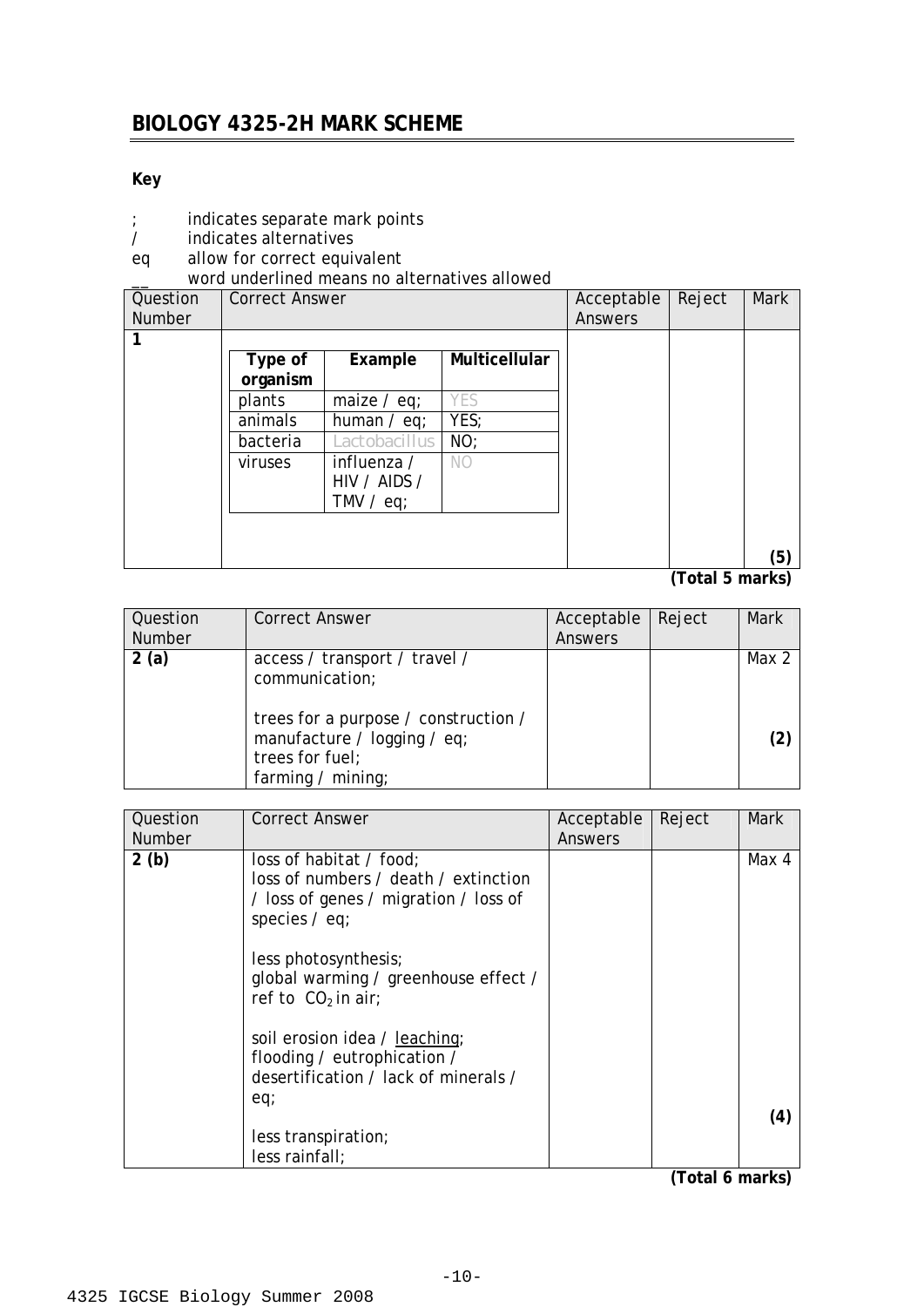| Question      | <b>Correct Answer</b>         | Acceptable   Reject | Mark |
|---------------|-------------------------------|---------------------|------|
| <b>Number</b> |                               | Answers             |      |
| 3(a)(i)       | anther / stamen / pollen sac; |                     |      |
|               |                               |                     |      |

| Question<br>Number | <b>Correct Answer</b>                      | Acceptable   Reject<br>Answers | Mark |
|--------------------|--------------------------------------------|--------------------------------|------|
| 3(a)(ii)           | drawn to anther only (not to<br>filament); |                                |      |

| <b>Question</b><br><b>Number</b> | <b>Correct Answer</b>               | Acceptable   Reject<br>Answers | Mark |
|----------------------------------|-------------------------------------|--------------------------------|------|
| 3(a)(iii)                        | pollen;<br>from anther/P to stigma; |                                |      |

| Question | <b>Correct Answer</b> | Acceptable   Reject |              | Mark |
|----------|-----------------------|---------------------|--------------|------|
| Number   |                       | Answers             |              |      |
| 3(b)     | light / $gravity$ ;   | sun,                | phototropism |      |
|          |                       | sunlight;           | ' geotropism |      |

| Question<br>Number | <b>Correct Answer</b>                                                                                     | Acceptable<br>Answers | Reject | <b>Mark</b> |
|--------------------|-----------------------------------------------------------------------------------------------------------|-----------------------|--------|-------------|
| 3 (c)(i)           | carbon dioxide + water; (or<br>opposite)<br>glucose + oxygen; (or opposite)<br>Ignore light / chlorophyll | chemical<br>symbols;; |        | (2)         |

| Question<br><b>Number</b> | <b>Correct Answer</b>                                                        | Acceptable<br>Answers | Reject                    | Mark         |
|---------------------------|------------------------------------------------------------------------------|-----------------------|---------------------------|--------------|
| 3 (c)(ii)                 | thin;<br>large surface area;<br>stomata;<br>air spaces / spongy (mesophyll); |                       | pores /<br>guard<br>cells | Max 2<br>(2) |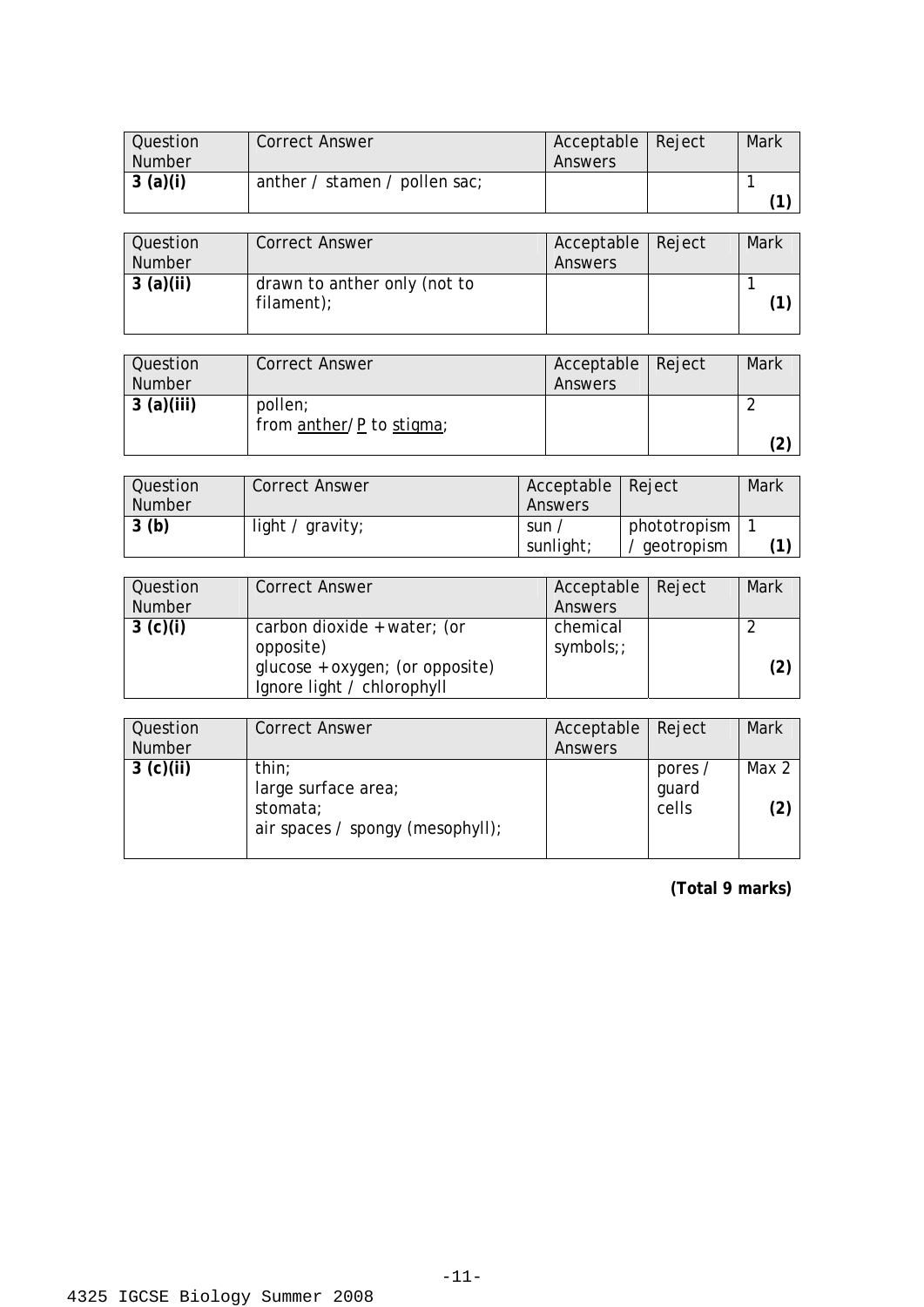| Question<br><b>Number</b> | <b>Correct Answer</b>                                                       | Acceptable   Reject<br>Answers | Mark  |
|---------------------------|-----------------------------------------------------------------------------|--------------------------------|-------|
| 4(a)                      | heart rate increases;<br>until 50 mins $/$ 124;<br>then levels off / falls; |                                | Max 2 |
|                           |                                                                             |                                |       |

| Question<br><b>Number</b> | <b>Correct Answer</b> | Acceptable   Reject<br>Answers | Mark |
|---------------------------|-----------------------|--------------------------------|------|
| 4(b)                      | adrenaline;           |                                |      |
|                           |                       |                                |      |

| Question<br><b>Number</b> | <b>Correct Answer</b>                                                                                                                 | Acceptable   Reject<br>Answers | Mark |
|---------------------------|---------------------------------------------------------------------------------------------------------------------------------------|--------------------------------|------|
| 4 (c)                     | higher heart rate / higher rate<br>sooner $/$ eq;<br>nicotine / narrows arteries /<br>releases adrenaline / raises blood<br>pressure; |                                |      |

| Question<br><b>Number</b> | <b>Correct Answer</b>                                                           | Acceptable   Reject<br>Answers | <b>Mark</b> |
|---------------------------|---------------------------------------------------------------------------------|--------------------------------|-------------|
| 4(d)                      | breathing / respiratory / nervous /<br>reproductive / digestive /<br>endocrine; |                                |             |

## **(Total 6 marks)**

| Question      | <b>Correct Answer</b>                                                                                                                   | Acceptable | Reject | <b>Mark</b> |
|---------------|-----------------------------------------------------------------------------------------------------------------------------------------|------------|--------|-------------|
| <b>Number</b> |                                                                                                                                         | Answers    |        |             |
| 5             | mouth / saliva;<br>mechanical digestion / chewing /<br>mastication $/$ eq;<br>amylase; ONCE Ignore carbohydrase<br>(starch to) maltose; |            |        | Max 6       |
|               | pancreas / pancreatic juice / eq;<br>small intestine / duodenum / ileum;<br>starch/maltose to glucose;<br>maltase;                      |            |        |             |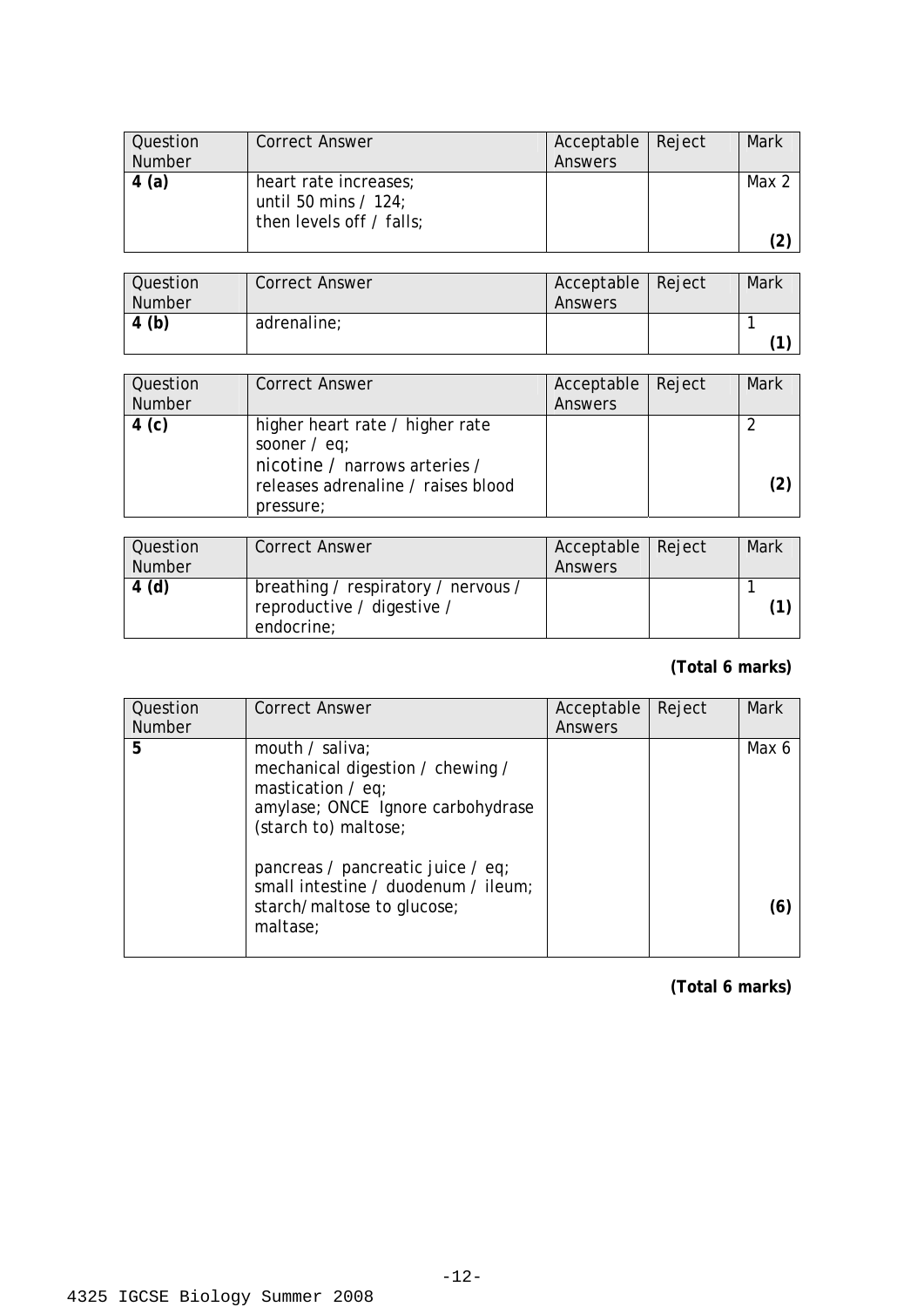| Question      | <b>Correct Answer</b>                                                                                         | Acceptable | Reject | <b>Mark</b> |
|---------------|---------------------------------------------------------------------------------------------------------------|------------|--------|-------------|
| <b>Number</b> |                                                                                                               | Answers    |        |             |
| 6             | vena cava;<br>atrium / auricle;<br>$l$ ung;<br>valves;<br>aorta;<br>hepatic;<br>glucose / sugar;<br>glycogen; |            |        | 8<br>(8)    |

#### **(Total 8 marks)**

| Question<br><b>Number</b> | <b>Correct Answer</b>                                     |                  | Acceptable<br>Answers | Reject | <b>Mark</b> |
|---------------------------|-----------------------------------------------------------|------------------|-----------------------|--------|-------------|
| 7(a)                      | Step                                                      | Order of<br>step | all $4 = 3$ ;;;       |        | Max 3       |
|                           | repeat crosses for<br>several generations                 | 4                | 2 correct $=$<br>2:   |        |             |
|                           | cross parent plants to<br>produce more offspring          | $\overline{2}$   | 1 correct $=$<br>1:   |        |             |
|                           | identify parent plants<br>with desired<br>characteristics |                  |                       |        |             |
|                           | select offspring with<br>desired characteristics          | 3                |                       |        | (3)         |

| Question      | <b>Correct Answer</b>                                                                                | Acceptable   Reject | Mark  |
|---------------|------------------------------------------------------------------------------------------------------|---------------------|-------|
| <b>Number</b> |                                                                                                      | Answers             |       |
| (b)           | large numbers;<br>quickly produced;<br>identical / all have desired<br>characteristic / cloned / eq; |                     | Max 2 |
|               |                                                                                                      |                     |       |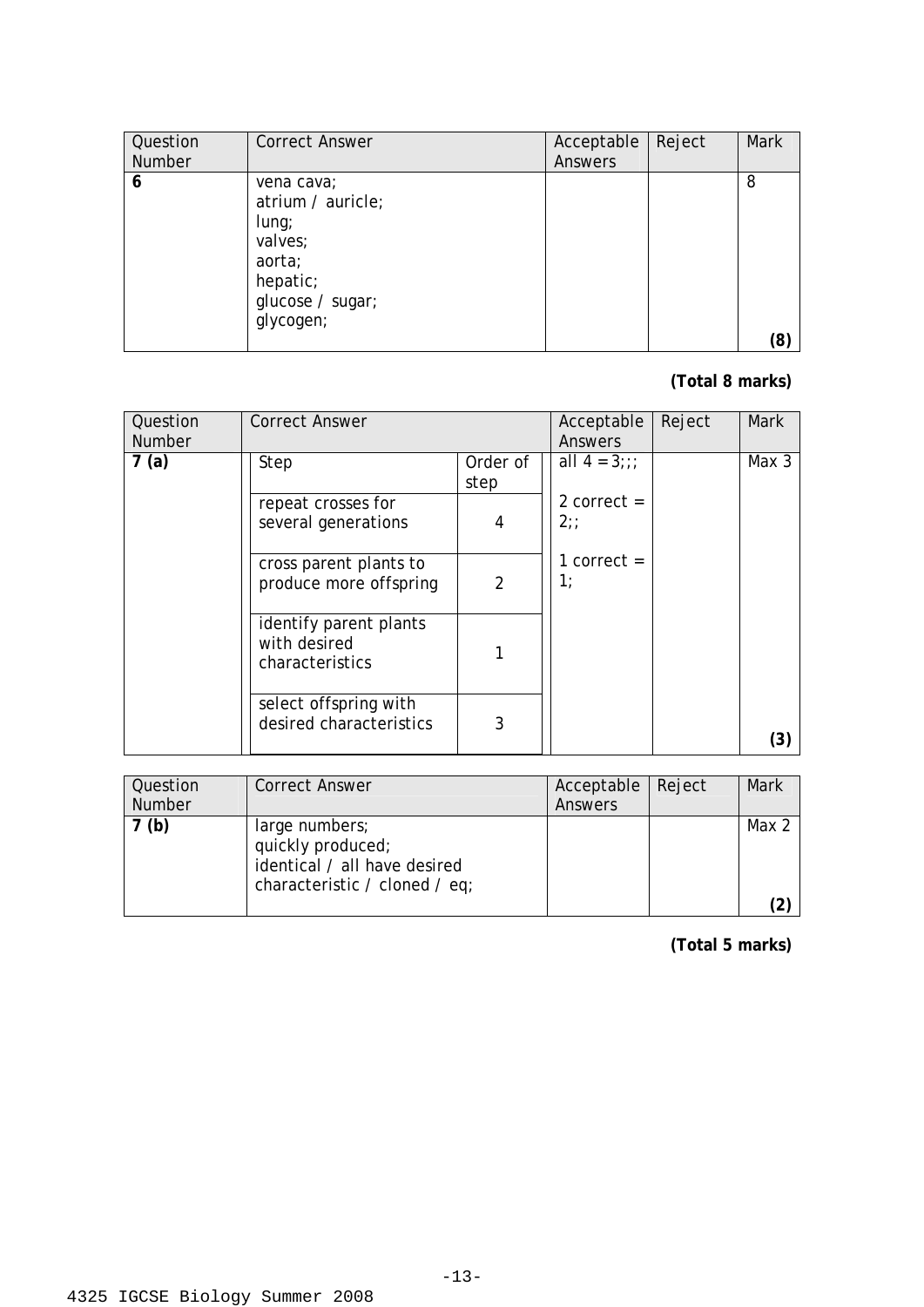| <b>Question</b> | <b>Correct Answer</b> | Acceptable   Reject | Mark |
|-----------------|-----------------------|---------------------|------|
| Number          |                       | Answers             |      |
| 8 (a)           | magnesium;            | Mg                  |      |
|                 |                       |                     | 1)   |

| Question<br>Number | <b>Correct Answer</b>                                                        | Acceptable   Reject<br>Answers | Mark |
|--------------------|------------------------------------------------------------------------------|--------------------------------|------|
| 8(b)               | $3.6 / 5.4 \times 100 = 66.7$ ;; Accept<br>66.67 / 66.6666etc<br>one for 3.6 | 66 and two<br>thirds;          |      |

| Question<br><b>Number</b> | <b>Correct Answer</b>                                                                                           | Acceptable<br>Answers | Reject                               | Mark |
|---------------------------|-----------------------------------------------------------------------------------------------------------------|-----------------------|--------------------------------------|------|
| 8 <sub>(c)</sub>          | all / extra / increase / more<br>mineral jons / more named mineral<br>/ correct amount / eq;<br>use or purpose; | nutrients             |                                      |      |
|                           |                                                                                                                 |                       | $\sqrt{2}$ . $\sqrt{2}$ . $\sqrt{2}$ |      |

| Question | <b>Correct Answer</b>                                                                                                                                | Acceptable | Reject | <b>Mark</b>       |
|----------|------------------------------------------------------------------------------------------------------------------------------------------------------|------------|--------|-------------------|
| Number   |                                                                                                                                                      | Answers    |        |                   |
| 9(a)(i)  | $X = \text{cell body } / \text{ nucleus } / \text{ eq};$<br>$Y = myelin / sheath / fat / fat$<br>sheath /<br>axon / cell membrane /<br>Schwann cell; |            |        | $\left( 2\right)$ |

| Question<br><b>Number</b> | <b>Correct Answer</b> | Acceptable   Reject<br>Answers | Mark |
|---------------------------|-----------------------|--------------------------------|------|
| 9(a)(ii)                  | $B /$ sensory / eq;   |                                |      |

| <b>Question</b><br>Number | <b>Correct Answer</b> | Acceptable Reject<br>Answers | <b>Mark</b> |
|---------------------------|-----------------------|------------------------------|-------------|
| 9 (a)(iii)                | $A /$ relay / eq;     |                              |             |

| Question      | Correct Answer                    | Acceptable   Reject | Mark |
|---------------|-----------------------------------|---------------------|------|
| <b>Number</b> |                                   | Answers             |      |
| 9(b)(i)       | axis correct;                     |                     |      |
|               | axes labelled speed and diameter; |                     |      |
|               |                                   |                     |      |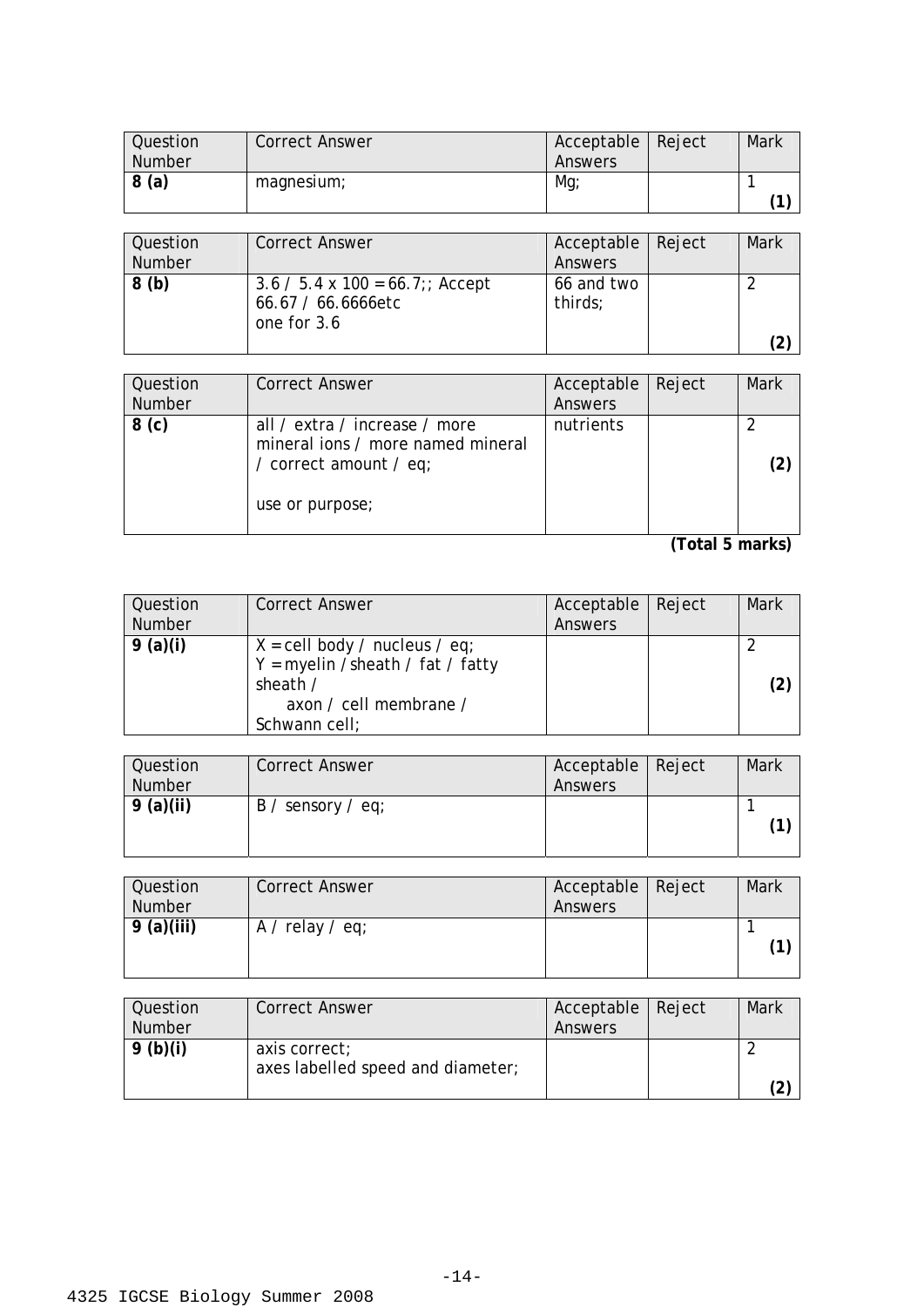| Question<br><b>Number</b> | <b>Correct Answer</b>          | Acceptable<br>Answers | Reject | <b>Mark</b> |
|---------------------------|--------------------------------|-----------------------|--------|-------------|
|                           |                                |                       |        |             |
| 9(b)(ii)                  | as diameter increases speed of | proportional;         |        |             |
|                           | impulse increases / linear /   |                       |        |             |
|                           | proportional $\angle$ eq;      |                       |        |             |
|                           |                                |                       |        |             |
| Question                  | <b>Correct Answer</b>          | Acceptable            | Reject | Mark        |
| <b>Number</b>             |                                | Answers               |        |             |
| 9(b)(iii)                 | 34 /read from graph;           |                       |        |             |
|                           |                                |                       |        |             |
|                           |                                |                       |        |             |

**(Total 8 marks)** 

| Question      | <b>Correct Answer</b>           | Acceptable   Reject | Mark |
|---------------|---------------------------------|---------------------|------|
| <b>Number</b> |                                 | Answers             |      |
| 10 $(a)(i)$   | Dd and $Dd$ :                   |                     |      |
|               | DD, Dd, Dd, and dd; (any order) |                     |      |
|               |                                 |                     | (2   |

| Question<br><b>Number</b> | <b>Correct Answer</b>                                          | Acceptable   Reject<br>Answers | Mark |
|---------------------------|----------------------------------------------------------------|--------------------------------|------|
| 10 $(a)(ii)$              | $3:1 / 75:25 / 75\%$ to 25% / 3<br>quarters to 1 quarter / eq; |                                |      |

| Question<br>Number | <b>Correct Answer</b>                                                                                                        | Acceptable<br>Answers | Reject | <b>Mark</b> |
|--------------------|------------------------------------------------------------------------------------------------------------------------------|-----------------------|--------|-------------|
| 10 $(a)(iii)$      | zero:<br>both parents must be DD / dd<br>parents are sterile / neither parent<br>has d/recessive allele;<br>Ignore term gene |                       |        | (2          |

| Question      | <b>Correct Answer</b>                | Acceptable | Reject | <b>Mark</b> |
|---------------|--------------------------------------|------------|--------|-------------|
| <b>Number</b> |                                      | Answers    |        |             |
| 10(h)         | bigger surface area to volume ratio; |            |        | Max 2       |
|               | lack insulation/fat;                 |            |        |             |
|               | lose (more) heat;                    |            |        |             |
|               | maintain body temperature;           |            |        |             |
|               | respiration;                         |            |        |             |

| Question          | <b>Correct Answer</b> |           |         |          | Acceptable | Reject | Mark |
|-------------------|-----------------------|-----------|---------|----------|------------|--------|------|
| Number            |                       |           |         |          | Answers    |        |      |
| 10 <sub>(c)</sub> |                       |           |         |          |            |        |      |
|                   | Hormone               | Endocrine | Target  | Effect   |            |        |      |
|                   |                       | gland     | organ   |          |            |        |      |
|                   | (adrenaline)          | (adrenal) | (heart) | increase |            |        |      |
|                   |                       |           |         | rate /   |            |        |      |
|                   |                       |           |         | eq;      |            |        |      |
|                   | (oestrogen)           | ovary;    | uterus  | repair)  |            |        |      |
|                   |                       |           |         | lining)  |            |        | (3)  |
|                   |                       |           | womb;   |          |            |        |      |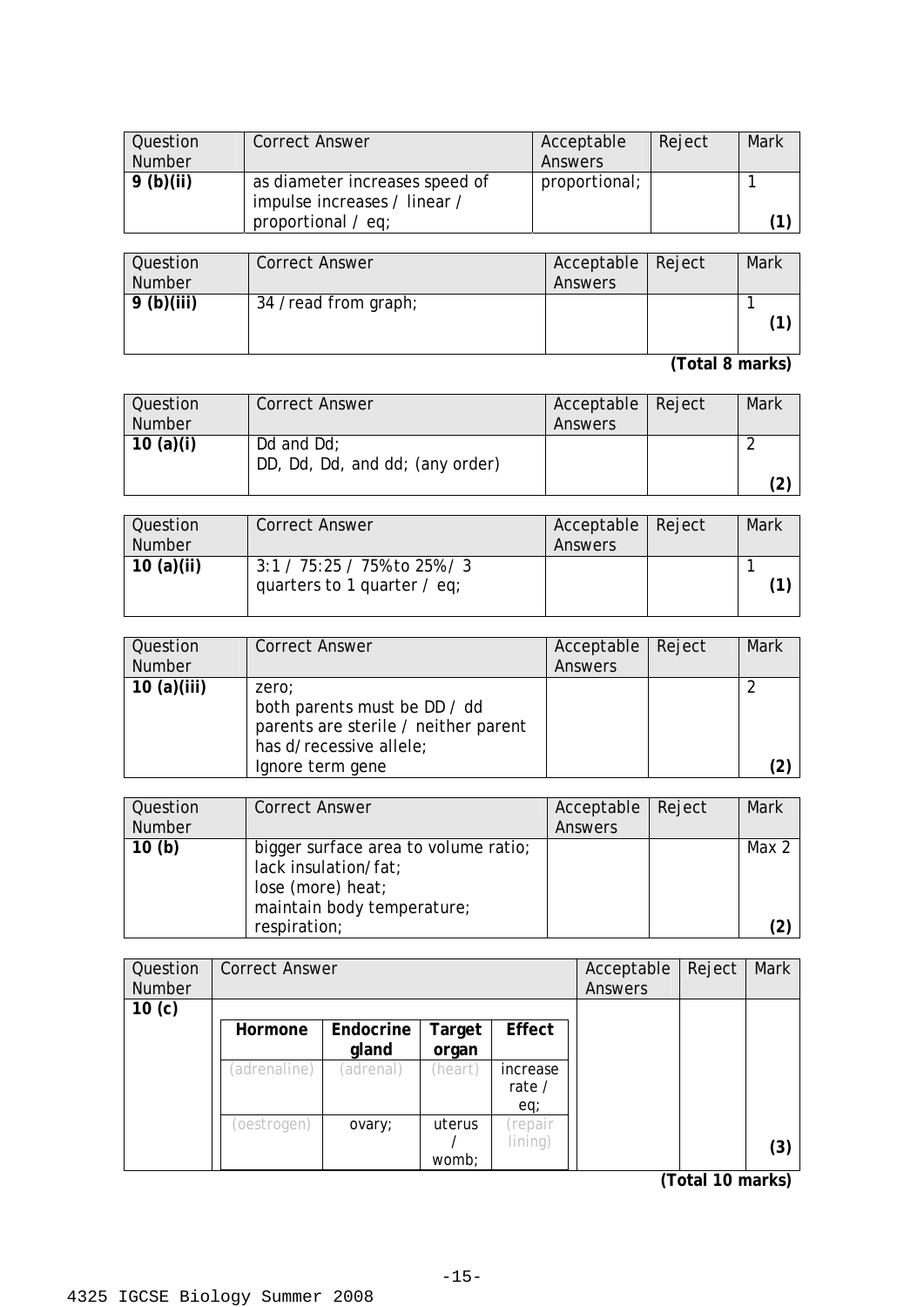| Question      | <b>Correct Answer</b>         | Acceptable | Reject | Mark |
|---------------|-------------------------------|------------|--------|------|
| <b>Number</b> |                               | Answers    |        |      |
| 11 $(a)$      | glucose / $C_6H_{12}O_6$ ;    | chemical   |        |      |
|               | carbon dioxide/ $CO_{2+}$     | symbols    |        |      |
|               | ethanol/alcohol/ $C_2H_5OH$ ; |            |        |      |
|               | Ignore energy                 |            |        |      |

| Question<br><b>Number</b> | <b>Correct Answer</b>                                                                                                                                         | Acceptable<br>Answers | Reject | Mark         |
|---------------------------|---------------------------------------------------------------------------------------------------------------------------------------------------------------|-----------------------|--------|--------------|
| 11 $(b)(i)$               | gene / DNA / allele (for enzyme);<br>cut:<br>restriction / endonuclease;<br>plasmid / vector / gene gun / phage<br>ligase;<br>gene / DNA / allele into yeast; |                       |        | Max 4<br>(4) |

| Question      | <b>Correct Answer</b>                 | Acceptable   Reject | Mark |
|---------------|---------------------------------------|---------------------|------|
| <b>Number</b> |                                       | Answers             |      |
| 11 $(b)(ii)$  | enzyme / amylase;                     |                     |      |
|               | digests starch / less starch / starch |                     |      |
|               | to sugar;                             |                     |      |

## **(Total 8 marks)**

| Question      | <b>Correct Answer</b> |                                                                        | Acceptable | Reject | <b>Mark</b> |
|---------------|-----------------------|------------------------------------------------------------------------|------------|--------|-------------|
| <b>Number</b> |                       |                                                                        | Answers    |        |             |
| 12            |                       |                                                                        |            |        |             |
|               | <b>Process</b>        | Description                                                            |            |        |             |
|               | decomposition         | bacteria / microorganisms /                                            |            |        |             |
|               |                       | fungi / saprobionts / eq;                                              |            |        |             |
|               |                       | breakdown/digest dead                                                  |            |        |             |
|               |                       | organisms / organic matter /<br>waste $/$ eq;                          |            |        |             |
|               | transpiration         | evaporation / diffusion / loss of<br>water;                            |            |        |             |
|               |                       | from plant / leaf / stomata;                                           |            |        |             |
|               | nitrification         | bacteria / named bacteria;                                             |            |        |             |
|               |                       | ammonia/ammonium (cpds) to<br>nitrite/nitrate / nitrite to<br>nitrate; |            |        |             |
|               | vasodilation          | widening $\ell$ eq; I dilation                                         |            |        | (8)         |
|               |                       | blood vessels / arteries /<br>arterioles; I capillaries                |            | veins  |             |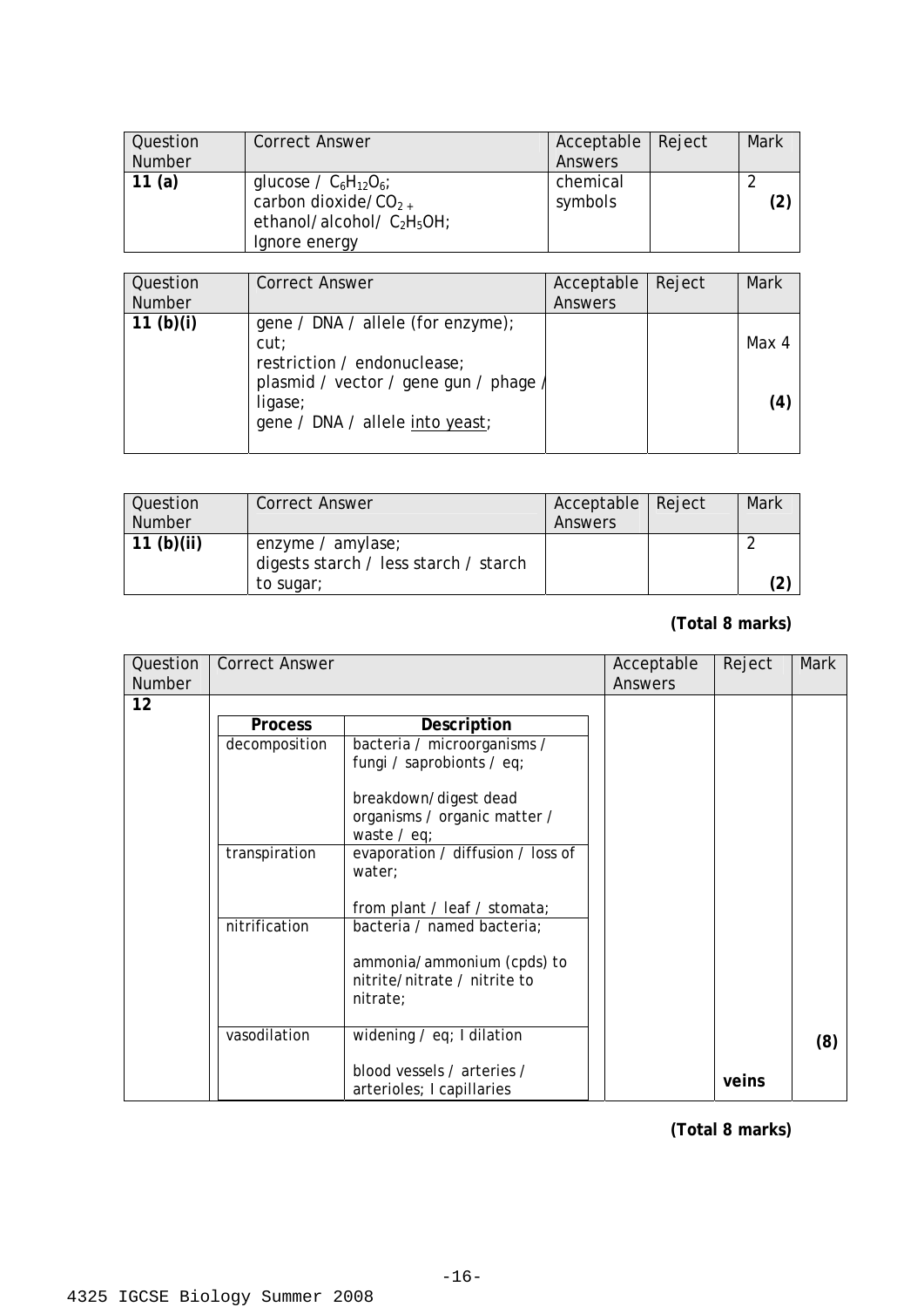| Question  | <b>Correct Answer</b>           | Acceptable   Reject | <b>Mark</b> |
|-----------|---------------------------------|---------------------|-------------|
| Number    |                                 | Answers             |             |
| 13 (a)(i) | energy / insulation / cell      | keep warm           |             |
|           | membranes / neurones / growth / | eq                  |             |
|           | making new cells /eq;           |                     |             |

| Question<br>Number | <b>Correct Answer</b>     | Acceptable   Reject<br>Answers | Mark |
|--------------------|---------------------------|--------------------------------|------|
| $\vert$ 13 (a)(ii) | bones / teeth / skeleton; |                                |      |

| Question | <b>Correct Answer</b>            | Acceptable   Reject | Mark  |
|----------|----------------------------------|---------------------|-------|
| Number   |                                  | Answers             |       |
| 13(b)    | respiration / heat / excretion / |                     | Max 2 |
|          | egestion / movement / uneaten /  |                     |       |
|          | $indigestible$ ;                 |                     |       |

| Question          | <b>Correct Answer</b>                                                                          | Acceptable | Reject | <b>Mark</b> |
|-------------------|------------------------------------------------------------------------------------------------|------------|--------|-------------|
| <b>Number</b>     |                                                                                                | Answers    |        |             |
| 13 <sub>(c)</sub> | nitrates / mineral ion(s) / named<br>mineral ion(s) $/$ eq;<br>growth of plants / algal bloom; |            |        | Max 5       |
|                   | eutrophication;<br>light blocked / less photosynthesis;<br>death of organisms (plant/fish);    |            |        |             |
|                   | bacteria / microorganisms / eq;<br>oxygen depletion /eq;<br>respiration;                       |            |        | (5)         |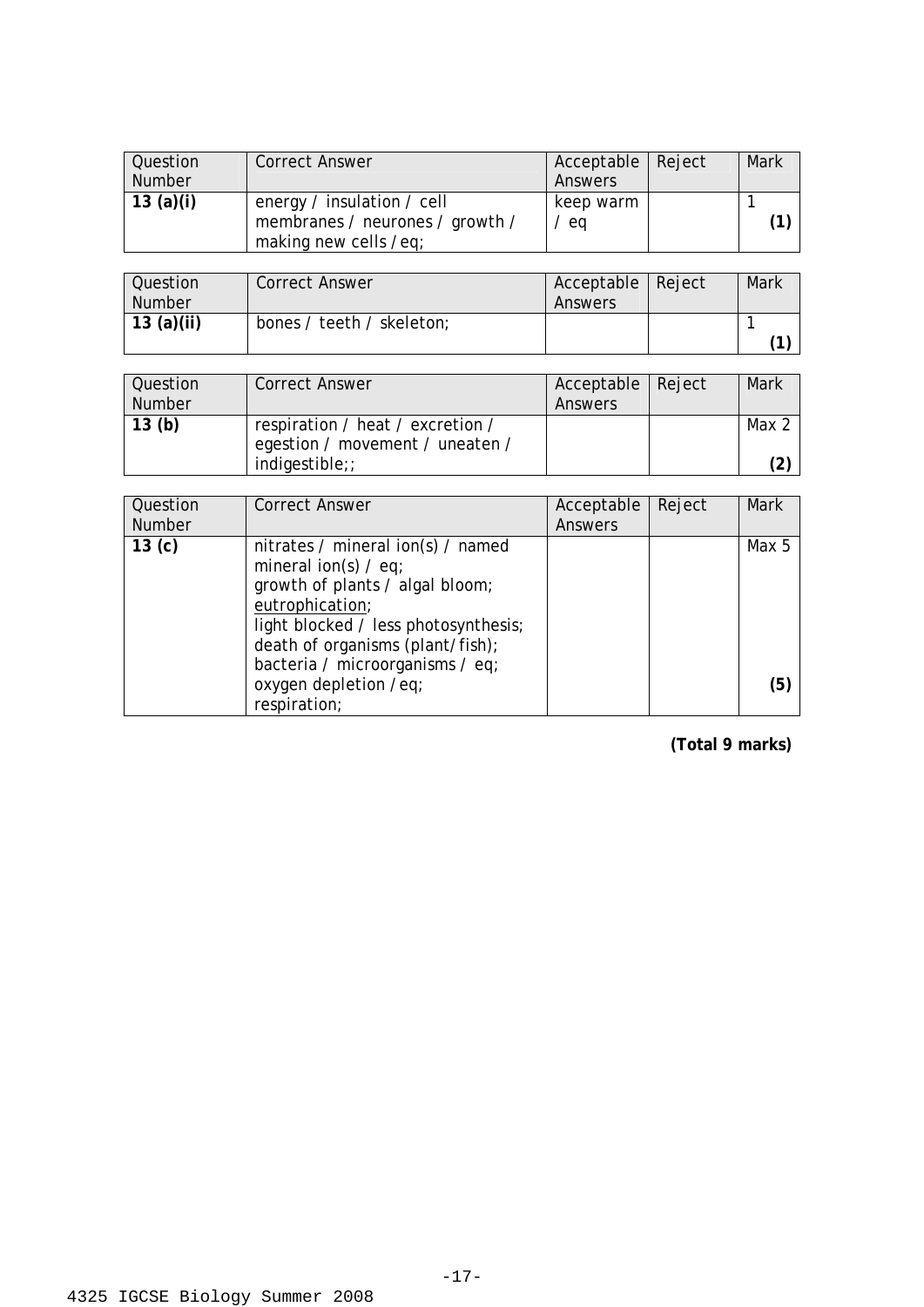| Question<br><b>Number</b> | <b>Correct Answer</b> |        |             | Acceptable<br>Answers | Reject | <b>Mark</b>       |
|---------------------------|-----------------------|--------|-------------|-----------------------|--------|-------------------|
| 14(a)                     |                       |        |             | TE for                |        |                   |
|                           | Person                | BMI    | Description | wrong BMI             |        |                   |
|                           |                       | value  | of weight   | but                   |        |                   |
|                           | A                     | (24.2) | (normal     | correct               |        |                   |
|                           |                       |        | weight)     | description           |        |                   |
|                           | B                     | 29.6   | overweight  | $= 1$                 |        |                   |
|                           | C                     | 39.6;  | obese;      |                       |        |                   |
|                           |                       |        |             |                       |        | $\left( 2\right)$ |

| Question<br><b>Number</b> | <b>Correct Answer</b>             | Acceptable   Reject<br>Answers | Mark |
|---------------------------|-----------------------------------|--------------------------------|------|
| 14(h)                     | higher / greater / increase / eq; |                                |      |

| Question<br><b>Number</b> | <b>Correct Answer</b>                                                                                                                                                                 | Acceptable<br>Answers                         | Reject | <b>Mark</b> |
|---------------------------|---------------------------------------------------------------------------------------------------------------------------------------------------------------------------------------|-----------------------------------------------|--------|-------------|
| 14 $(c)(i)$               | more risk for men up to 28 /<br>similar risk up to 28 / eq;<br>more risk for women (than men)<br>above 28;<br>more risk for men and women<br>above 28;<br>more risk as BMI increases; | allow higher<br>BMI/overweight<br>as eq to 28 |        |             |

| Question<br><b>Number</b> | <b>Correct Answer</b>                                                                                                                                                                                                            | Acceptable<br>Answers | Reject | Mark  |
|---------------------------|----------------------------------------------------------------------------------------------------------------------------------------------------------------------------------------------------------------------------------|-----------------------|--------|-------|
| 14 $(c)(ii)$              | coronary artery;<br>fat/cholesterol blocks/deposits;<br>(aerobic to) anaerobic;<br>(less) oxygen;<br>(less) glucose;<br>less respiration / less energy / $ATP$ ;<br>lactic acid;<br>builds up / toxic / inhibit enzymes /<br>eq; |                       |        | Max 5 |
|                           |                                                                                                                                                                                                                                  |                       |        | [5]   |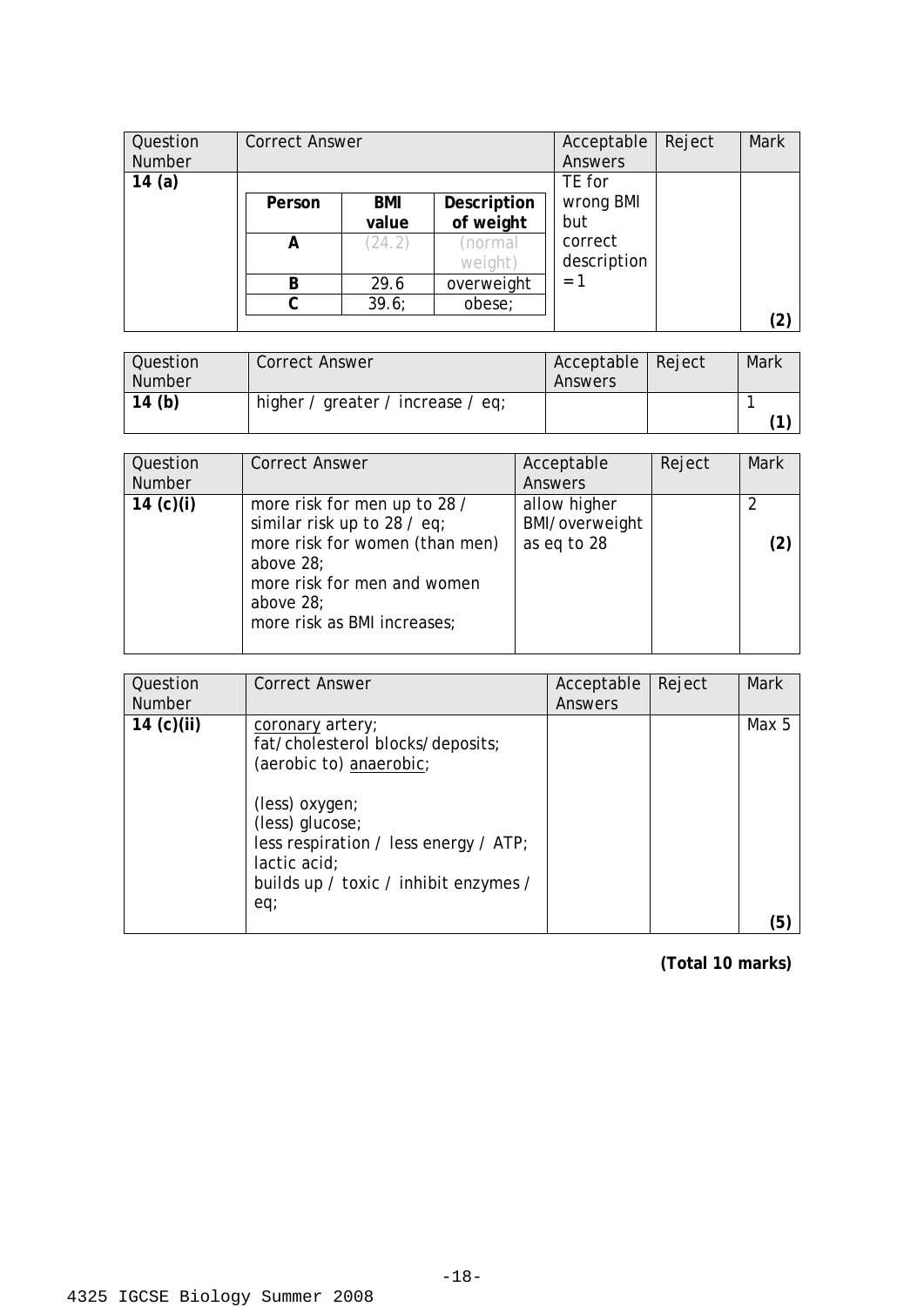| Question<br><b>Number</b> | <b>Correct Answer</b>                                          | Acceptable<br>Answers | Reject | <b>Mark</b> |
|---------------------------|----------------------------------------------------------------|-----------------------|--------|-------------|
| 15(a)                     | location; (Bowman's capsule /<br>glomerulus)<br>pressure used; | converse              |        | Max 3       |
|                           | no energy/ATP required / no active<br>transport;               |                       |        |             |
|                           | molecules out of blood / into<br>nephron $/$ eq;               |                       |        | (3)         |
|                           | depends on molecule size / eq;                                 |                       |        |             |
|                           | hormones not involved;                                         |                       |        |             |

| Question<br>Number | <b>Correct Answer</b>                 |                                           |                                                          | Acceptable<br><b>Answers</b> | Reject | Mark |
|--------------------|---------------------------------------|-------------------------------------------|----------------------------------------------------------|------------------------------|--------|------|
| 15(b)(i)           | Event                                 | Volume<br>of urine<br>(large or<br>small) | Concentration<br>of urine<br>(dilute or<br>concentrated) |                              |        |      |
|                    | after<br>doing lots<br>0f<br>exercise | small;                                    | (concentrated)                                           |                              |        |      |
|                    | after<br>eating lots<br>of protein    | (small)                                   | concentrated;                                            |                              |        |      |
|                    | after<br>drinking<br>lots of<br>water | large                                     | dilute;                                                  |                              |        |      |
|                    | after<br>eating<br>salty<br>crisps    | small                                     | concentrated;                                            |                              |        | (4)  |

| Question<br><b>Number</b> | <b>Correct Answer</b>                                                                                                                                                                             | Acceptable<br>Answers       | Reject | <b>Mark</b> |
|---------------------------|---------------------------------------------------------------------------------------------------------------------------------------------------------------------------------------------------|-----------------------------|--------|-------------|
| 15(b)(ii)                 | (less) water reabsorbed;<br>collecting duct;<br>ref permeability;<br>more loss of water / more water in<br>urine / more urine / dilute urine /<br>dehydration / blood concentration<br>increases; | ADH story<br>in<br>converse |        | 4<br>(4     |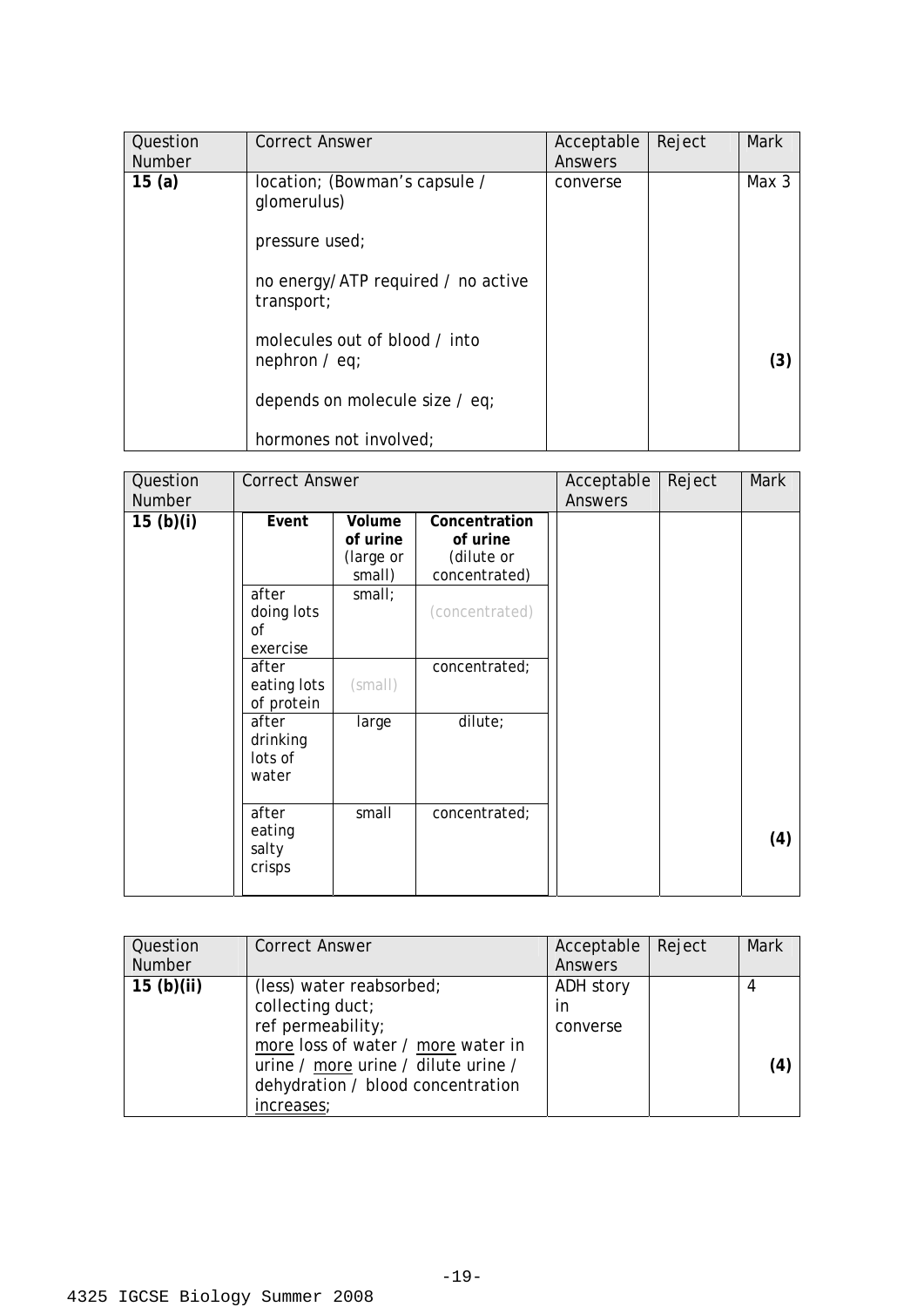| Question<br><b>Number</b> | <b>Correct Answer</b>                                                                      | Acceptable   Reject<br>Answers | Mark  |
|---------------------------|--------------------------------------------------------------------------------------------|--------------------------------|-------|
| 15 (c)(i)                 | less pressure / flow speed;<br>larger lumen $/$ eq;<br>closer to surface / easier to see / | converse                       | Max 2 |
|                           | eq;<br>thinner wall / easier to penetrate;                                                 |                                |       |

| Question<br><b>Number</b> | <b>Correct Answer</b>                                     | Acceptable<br>Answers | Reject | <b>Mark</b> |
|---------------------------|-----------------------------------------------------------|-----------------------|--------|-------------|
| 15 $(c)(ii)$              | diffusion;<br>high conc. to low conc. /<br>conc.gradient; |                       |        |             |

| Question<br>Number | <b>Correct Answer</b>              | Acceptable   Reject<br>Answers |                                                       | <b>Mark</b>  |
|--------------------|------------------------------------|--------------------------------|-------------------------------------------------------|--------------|
| 15 $(c)(iii)$      | urea;<br>carbon dioxide;<br>water; |                                | toxins /<br>hormones<br>/ glucose<br>/ lactic<br>acid | Max 2<br>(2) |

**(Total 17 marks)** 

#### **PAPER TOTAL 120 MARKS**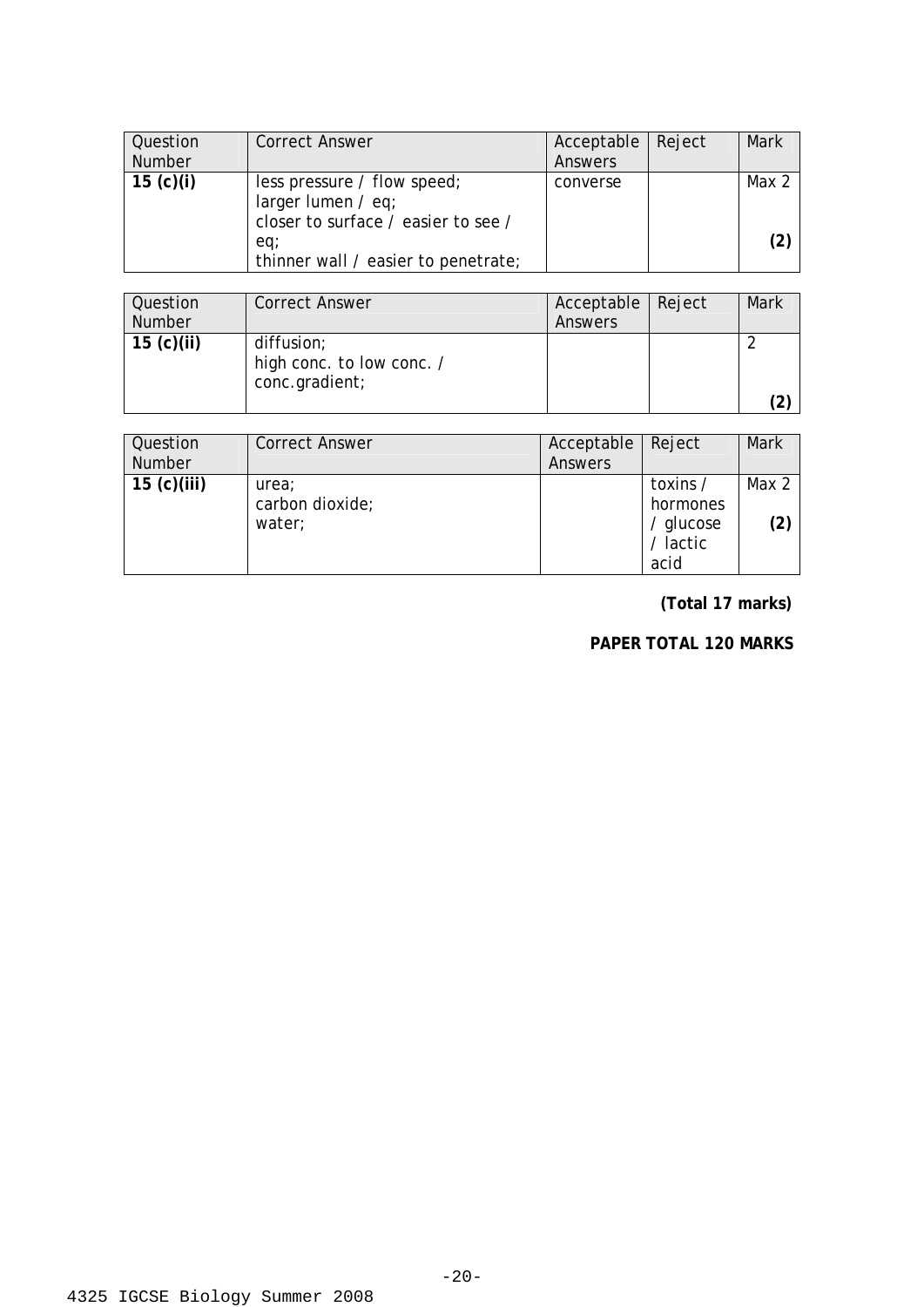## **BIOLOGY 4325-03 MARK SCHEME**

#### **Key**

- ; indicates separate mark points
- / indicates alternatives
- eq allow for correct equivalent
- \_\_ word underlined means no alternatives allowed

| Question      | <b>Correct Answer</b>                                                                   | Acceptable   Reject | Mark |
|---------------|-----------------------------------------------------------------------------------------|---------------------|------|
| <b>Number</b> |                                                                                         | Answers             |      |
|               | Benedict's; and bunsen; (or<br>opposite)<br>iodine; and spotting tile; (or<br>opposite) |                     | (4)  |

#### **(Total 4 marks)**

| Question<br><b>Number</b> | <b>Correct Answer</b>                                                                | Acceptable   Reject<br>Answers | Mark         |
|---------------------------|--------------------------------------------------------------------------------------|--------------------------------|--------------|
| 2(a)                      | increases;<br>30 °C / fastest at 30 °C / optimum;<br>decreases / slows down / stops; |                                | Max 2<br>(2) |

| Question<br><b>Number</b> | <b>Correct Answer</b>                                                                                                                 | Acceptable<br>Answers | Reject | Mark  |
|---------------------------|---------------------------------------------------------------------------------------------------------------------------------------|-----------------------|--------|-------|
| 2(b)                      | ref. movement of molecules /<br>(kinetic) energy;<br>more/faster collisions;<br>optimum;<br>denature / destroy enzyme/active<br>site; |                       |        | Max 3 |
|                           |                                                                                                                                       |                       |        |       |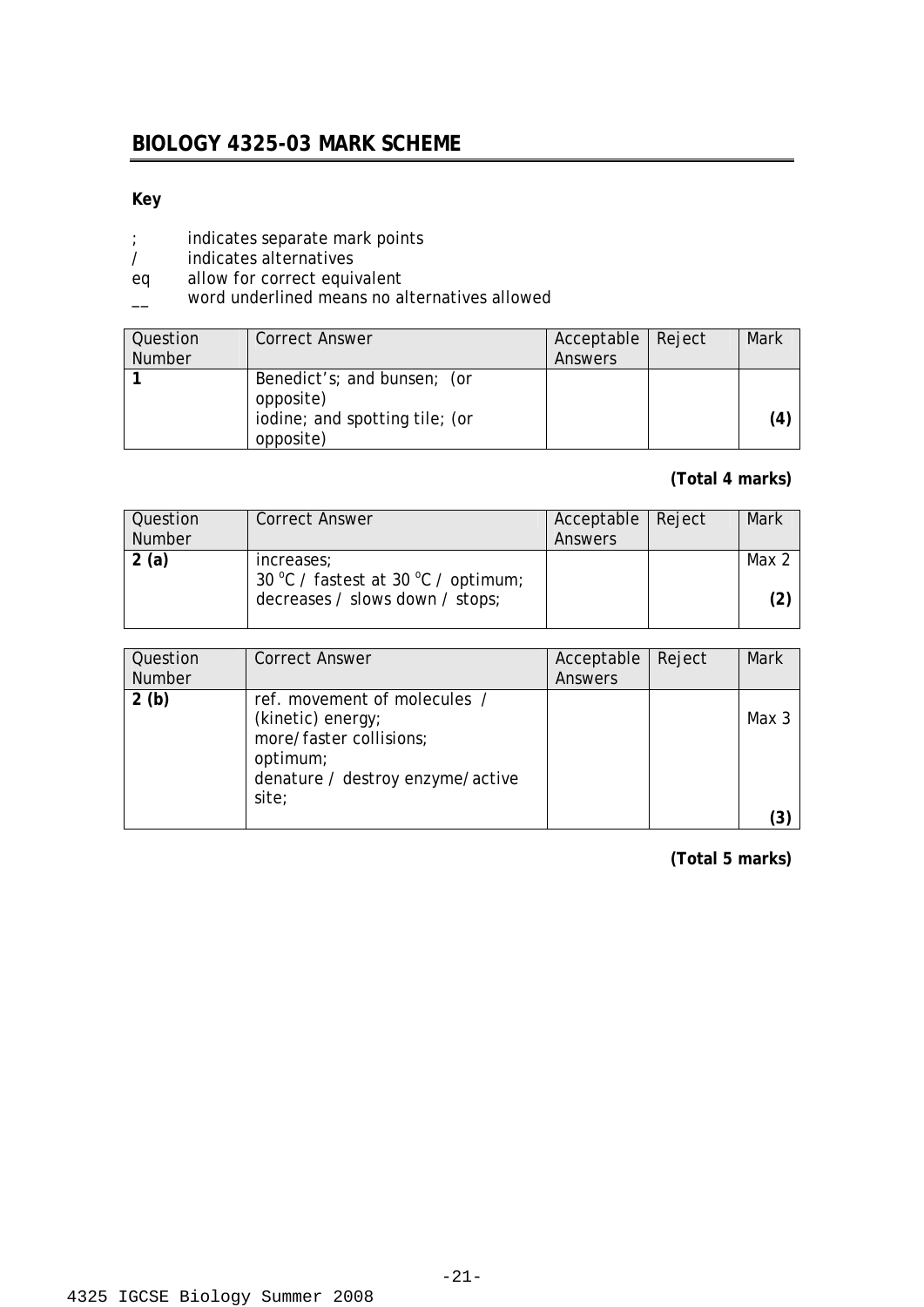| <b>Question</b><br><b>Number</b> | <b>Correct Answer</b> |     |     | Acceptable   Reject<br>Answers | Mark |                            |
|----------------------------------|-----------------------|-----|-----|--------------------------------|------|----------------------------|
| 3(a)(i)                          | (3)                   | 14: | 11. |                                |      | $\tilde{\phantom{a}}$<br>∠ |

| Question<br><b>Number</b> | <b>Correct Answer</b>                                                                                              | Acceptable<br>Answers | Reject | Mark |
|---------------------------|--------------------------------------------------------------------------------------------------------------------|-----------------------|--------|------|
| 3(a)(ii)                  | scale linear $+$ minimum of half axis;<br>plot<br>axis - number + plants 1, 2 and 3;<br>key - smooth and wrinkled; |                       |        | (5)  |

| Question<br><b>Number</b> | <b>Correct Answer</b>                                                                                                                                                                                       | Acceptable<br>Answers | Reject | Mark         |
|---------------------------|-------------------------------------------------------------------------------------------------------------------------------------------------------------------------------------------------------------|-----------------------|--------|--------------|
| 3(b)                      | smooth dominant / wrinkled<br>recessive;<br>parent plants are heterozygous / Ss<br>and Ss / carriers;<br>genotype of offspring SS Ss Ss and<br>SS:<br>phenotypes correct / $3:1$ / 1 in 4 /<br>$25\%$ / eq; |                       |        | Max 3<br>(3) |

| Question<br><b>Number</b> | <b>Correct Answer</b>                                                                                                                                                                      | Acceptable<br>Answers | Reject | <b>Mark</b> |
|---------------------------|--------------------------------------------------------------------------------------------------------------------------------------------------------------------------------------------|-----------------------|--------|-------------|
| 4 (a)(i)                  | use ruler / graph paper / eq;<br>qualified - use as template / cut all<br>together / line up together / use<br>straight edge / set square / method<br>to ensure cut is perpendicular / eq; |                       |        |             |

| Question<br><b>Number</b> | <b>Correct Answer</b>                                                                                                                          | Acceptable<br>Answers | Reject | <b>Mark</b> |
|---------------------------|------------------------------------------------------------------------------------------------------------------------------------------------|-----------------------|--------|-------------|
| $4$ (a)(ii)               | temperature / volume of solution /<br>light $\ell$ eq;<br>incubator / measuring cylinder /<br>keep in dark $\ell$ eq;<br>same potato = $max 1$ |                       |        |             |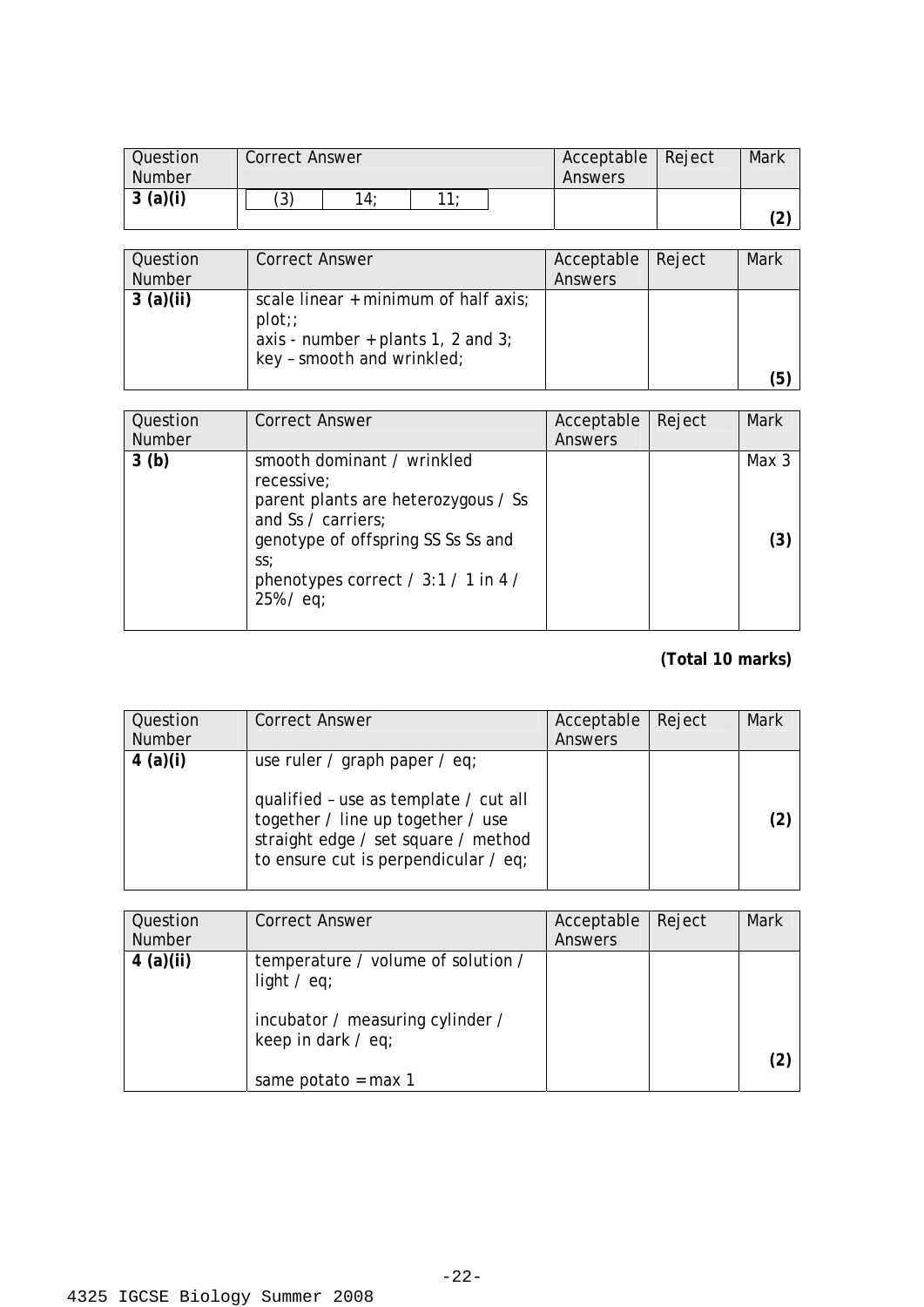| <b>Question</b><br>Number | Correct Answer                                         | Acceptable<br>Answers | Reject | Mark |
|---------------------------|--------------------------------------------------------|-----------------------|--------|------|
| 4 (b)(i)                  | 9.6 $9.7$ $9.7$ ; (any order)                          |                       |        |      |
|                           | $(3 correct = 2 marks, 2 or 1)$<br>$correct = 1 mark)$ |                       |        |      |

| Question<br><b>Number</b> | <b>Correct Answer</b>                                                | Acceptable   Reject<br>Answers | Mark |
|---------------------------|----------------------------------------------------------------------|--------------------------------|------|
| 4(b)(ii)                  | $-0.4$ $-0.3$ $-0.3$ ; (from student answer)<br>allow transfer error |                                |      |

| Question      | <b>Correct Answer</b>                                                               | Acceptable | Reject | <b>Mark</b>  |
|---------------|-------------------------------------------------------------------------------------|------------|--------|--------------|
| <b>Number</b> |                                                                                     | Answers    |        |              |
| 4(b)(iii)     | water out (of potato);<br>osmosis;<br>dilute solution to stronger solution /<br>eq; |            |        | $^{\prime}3$ |

| Question<br>Number | <b>Correct Answer</b>                         | Acceptable   Reject<br>Answers | Mark |
|--------------------|-----------------------------------------------|--------------------------------|------|
| 4 (c)              | increase in length;<br>water enters (potato); |                                | 2)   |

| Question<br><b>Number</b> | <b>Correct Answer</b>                               | Acceptable   Reject<br>Answers | Mark |
|---------------------------|-----------------------------------------------------|--------------------------------|------|
| 4 (d)(i)                  | repeat / use more cylinders / use<br>more potatoes; |                                |      |

| <b>Question</b><br>Number | <b>Correct Answer</b>                                                                | Acceptable   Reject<br>Answers | Mark |
|---------------------------|--------------------------------------------------------------------------------------|--------------------------------|------|
| 4 (d)(ii)                 | weigh potato / measure in<br>mm/decimal places / use vernier<br>callipers $\ell$ eq; |                                |      |

| <b>Question</b><br>Number | <b>Correct Answer</b>                                                        | Acceptable   Reject<br>Answers | Mark |
|---------------------------|------------------------------------------------------------------------------|--------------------------------|------|
| 5(a)                      | (top/chemical/mass/digital) balance<br>/ scales / any weighing machine / eq; |                                |      |

| Question<br><b>Number</b> | <b>Correct Answer</b>                                                                         | Acceptable   Reject<br>Answers | Mark |
|---------------------------|-----------------------------------------------------------------------------------------------|--------------------------------|------|
| 5(b)                      | reliability / average / less chance of<br>anomalous/rogue result affecting<br>average $/$ eq; |                                |      |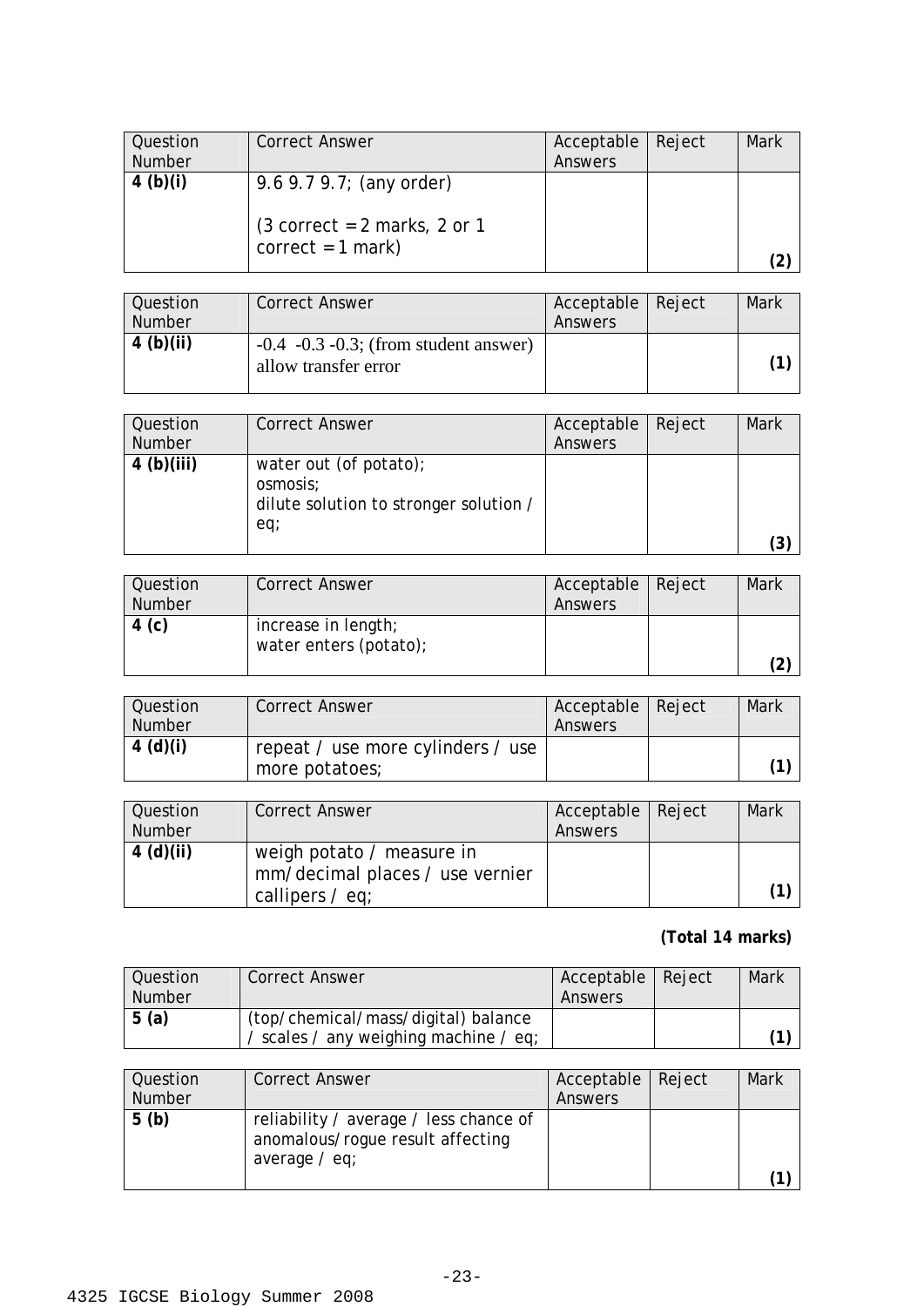| Question<br><b>Number</b> | <b>Correct Answer</b>                                                                                        | Acceptable<br>Answers | Reject | <b>Mark</b> |
|---------------------------|--------------------------------------------------------------------------------------------------------------|-----------------------|--------|-------------|
| 5 <sub>(c)</sub>          | light;<br>use bulb / same time of day / eq;<br>wind $\ell$ air speed;<br>shelter from drafts / use fan / eq; |                       |        | Max 4       |
|                           | humidity $\ell$ eq;<br>dry room / enclose in plastic bag /<br>silica gel $/$ eq;                             |                       |        |             |
|                           | leaves of same species / type / age;<br>same plant /eq;                                                      |                       |        | (4)         |
|                           | Ignore temperature / size of leaf                                                                            |                       |        |             |

| Question<br><b>Number</b> | <b>Correct Answer</b>                                                                                                                | Acceptable<br>Answers | Reject | <b>Mark</b> |
|---------------------------|--------------------------------------------------------------------------------------------------------------------------------------|-----------------------|--------|-------------|
| 5(d)                      | mass loss reduces /eq;<br>(less) evaporation / diffusion /<br>transpiration / molecular movement<br>$/$ eq;<br>Reject photosynthesis |                       |        |             |

| Question<br><b>Number</b> | <b>Correct Answer</b>                                                                     | Acceptable<br><b>Answers</b> | Reject | Mark |
|---------------------------|-------------------------------------------------------------------------------------------|------------------------------|--------|------|
| 5(e)                      | cover idea;<br>vaseline / petroleum jelly / use of<br>cobalt chloride / eq;<br>US $/$ LS; |                              |        |      |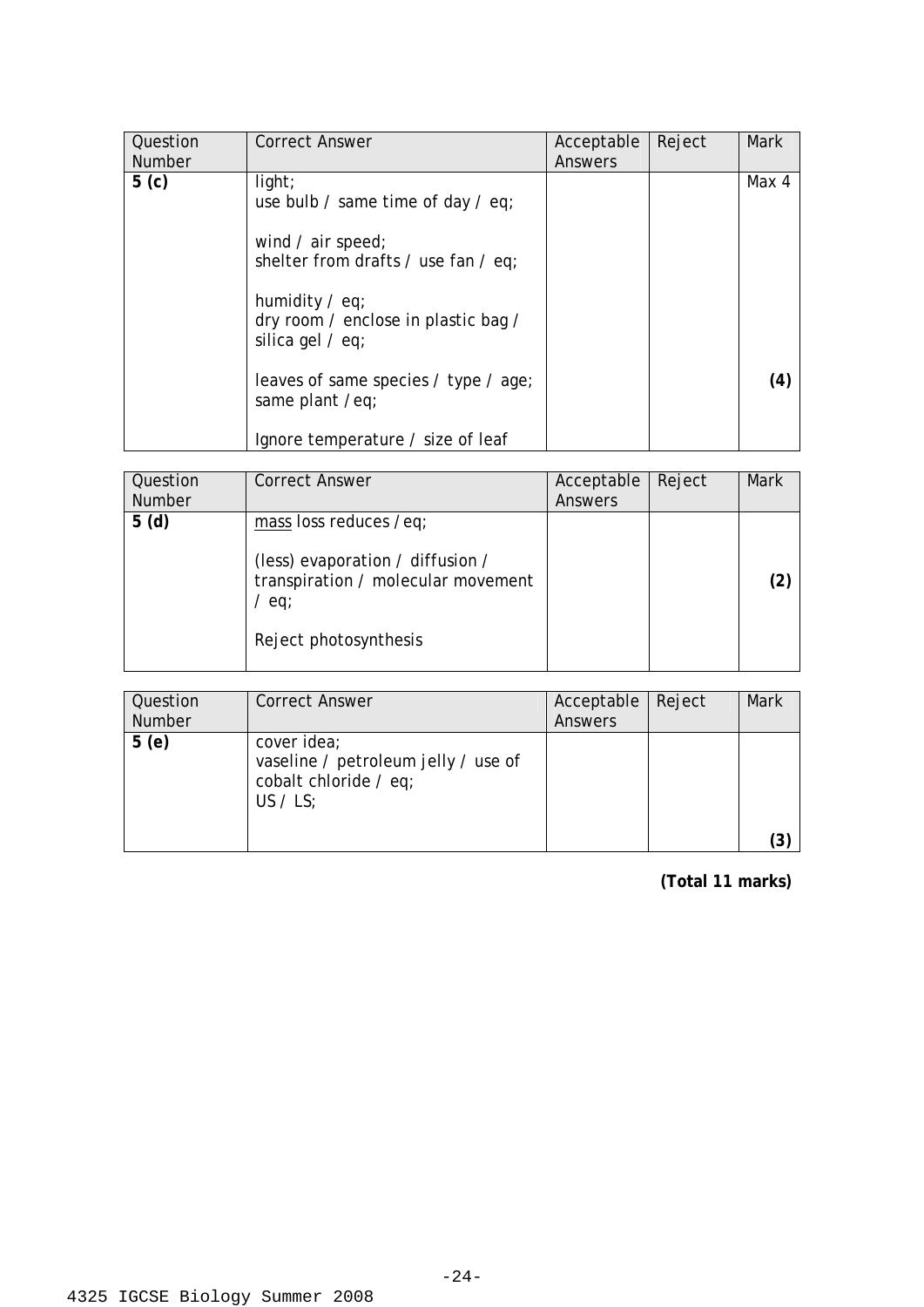| Question<br><b>Number</b> | <b>Correct Answer</b>                                                                                                | Acceptable<br>Answers | Reject | <b>Mark</b> |
|---------------------------|----------------------------------------------------------------------------------------------------------------------|-----------------------|--------|-------------|
| 6                         | С<br>two / several temperatures /<br>eq;<br>same person / mass / gender<br>Ω<br>fat / age / fitness /<br>body<br>eq; |                       |        |             |
|                           | R<br>repeat $/$ eq;                                                                                                  |                       |        |             |
|                           | M<br>1 how collected $\ell$ eq;<br>2 ref to time;                                                                    |                       |        | (6)         |
|                           | S 1 + 2 level of exercise / clothing /<br>humidity / time of day / eq;;                                              |                       |        |             |

**(Total 6 marks)** 

**PAPER TOTAL 50 MARKS**